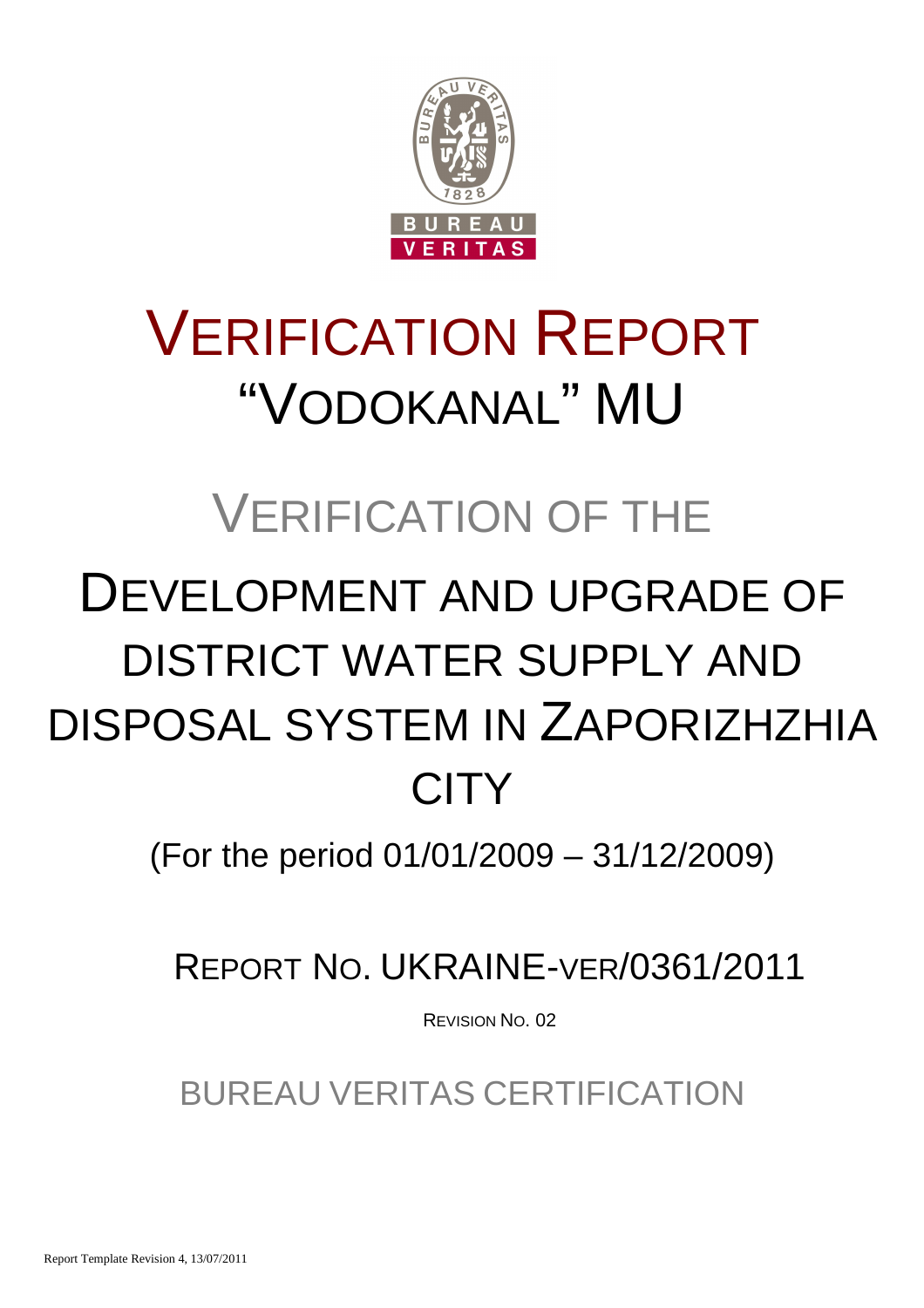#### Report No: UKRAINE-ver/0361/2011

VERIFICATION REPORT OF THE "DEVELOPMENT AND UPGRADE OF DISTRICT WATER SUPPLY AND DISPOSAL SYSTEM IN ZAPORIZHZHIA CITY"



| Date of first issue:                                                                                                                                                                                                                                                                                                                                                                                                                                                                                                                                                                                                                                                                                                                                                                                                                                                                                                                                                                                                                                                                                                                                                                                                                                                                                                                                                                                                                                                                                                                                                                                                                                                                                                                                                                                                                                                                                                                                                                                                                                                                                       | Organizational unit:               |                                             |  |  |  |
|------------------------------------------------------------------------------------------------------------------------------------------------------------------------------------------------------------------------------------------------------------------------------------------------------------------------------------------------------------------------------------------------------------------------------------------------------------------------------------------------------------------------------------------------------------------------------------------------------------------------------------------------------------------------------------------------------------------------------------------------------------------------------------------------------------------------------------------------------------------------------------------------------------------------------------------------------------------------------------------------------------------------------------------------------------------------------------------------------------------------------------------------------------------------------------------------------------------------------------------------------------------------------------------------------------------------------------------------------------------------------------------------------------------------------------------------------------------------------------------------------------------------------------------------------------------------------------------------------------------------------------------------------------------------------------------------------------------------------------------------------------------------------------------------------------------------------------------------------------------------------------------------------------------------------------------------------------------------------------------------------------------------------------------------------------------------------------------------------------|------------------------------------|---------------------------------------------|--|--|--|
| 09/09/2011                                                                                                                                                                                                                                                                                                                                                                                                                                                                                                                                                                                                                                                                                                                                                                                                                                                                                                                                                                                                                                                                                                                                                                                                                                                                                                                                                                                                                                                                                                                                                                                                                                                                                                                                                                                                                                                                                                                                                                                                                                                                                                 |                                    | <b>Bureau Veritas Certification</b>         |  |  |  |
|                                                                                                                                                                                                                                                                                                                                                                                                                                                                                                                                                                                                                                                                                                                                                                                                                                                                                                                                                                                                                                                                                                                                                                                                                                                                                                                                                                                                                                                                                                                                                                                                                                                                                                                                                                                                                                                                                                                                                                                                                                                                                                            |                                    |                                             |  |  |  |
| Client:                                                                                                                                                                                                                                                                                                                                                                                                                                                                                                                                                                                                                                                                                                                                                                                                                                                                                                                                                                                                                                                                                                                                                                                                                                                                                                                                                                                                                                                                                                                                                                                                                                                                                                                                                                                                                                                                                                                                                                                                                                                                                                    | <b>Holding SAS</b><br>Client ref.: |                                             |  |  |  |
| OJSC "Oblteplocomunenergo"                                                                                                                                                                                                                                                                                                                                                                                                                                                                                                                                                                                                                                                                                                                                                                                                                                                                                                                                                                                                                                                                                                                                                                                                                                                                                                                                                                                                                                                                                                                                                                                                                                                                                                                                                                                                                                                                                                                                                                                                                                                                                 | <b>Iurii Barbarov</b>              |                                             |  |  |  |
| Summary:<br>Bureau Veritas Certification has made the 3 <sup>d</sup> periodic verification of the "Development and upgrade of district<br>water supply and disposal system in Zaporizhzhia city" project of "Vodokanal" MU located in Zaporizhzhia<br>region in the South-Eastern part of Ukraine and applying the JI specific approach, on the basis of UNFCCC<br>criteria for the JI, as well as criteria given to provide for consistent project operations, monitoring and reporting.<br>UNFCCC criteria refer to Article 6 of the Kyoto Protocol, the JI rules and modalities and the subsequent<br>decisions by the JI Supervisory Committee, as well as the host country criteria.<br>The verification scope is defined as a periodic independent review and ex post determination by the Accredited<br>Entity of the monitored reductions in GHG emissions during defined verification period, and consisted of the<br>following three phases: i) desk review of the project design and the baseline and monitoring plan; ii) follow-up<br>interviews with project stakeholders; iii) resolution of outstanding issues and the issuance of the final<br>verification report and opinion. The overall verification, from Contract Review to Verification Report & Opinion,<br>was conducted using Bureau Veritas Certification internal procedures.<br>The first output of the verification process is a list of Clarification, Corrective Actions Requests, Forward<br>Actions Requests (CR, CAR and FAR), presented in Appendix A.<br>In summary, Bureau Veritas Certification confirms that the project is implemented as per determined changes.<br>Installed equipment being essential for generating emission reduction runs reliably and is calibrated<br>appropriately. The monitoring system is in place and the project is generating GHG emission reductions. The<br>GHG emission reduction is calculated accurately and without material errors, omissions, or misstatements.<br>The ERUs issued totalize 107763 tons of CO2eq for the monitoring period from 01/01/2009 to 31/12/2009. |                                    |                                             |  |  |  |
| related to the approved project baseline and monitoring, and its associated documents.                                                                                                                                                                                                                                                                                                                                                                                                                                                                                                                                                                                                                                                                                                                                                                                                                                                                                                                                                                                                                                                                                                                                                                                                                                                                                                                                                                                                                                                                                                                                                                                                                                                                                                                                                                                                                                                                                                                                                                                                                     |                                    |                                             |  |  |  |
| Report No.:<br>Subject Group:                                                                                                                                                                                                                                                                                                                                                                                                                                                                                                                                                                                                                                                                                                                                                                                                                                                                                                                                                                                                                                                                                                                                                                                                                                                                                                                                                                                                                                                                                                                                                                                                                                                                                                                                                                                                                                                                                                                                                                                                                                                                              |                                    |                                             |  |  |  |
| UKRAINE-ver/0361/2011<br>JI                                                                                                                                                                                                                                                                                                                                                                                                                                                                                                                                                                                                                                                                                                                                                                                                                                                                                                                                                                                                                                                                                                                                                                                                                                                                                                                                                                                                                                                                                                                                                                                                                                                                                                                                                                                                                                                                                                                                                                                                                                                                                |                                    |                                             |  |  |  |
| Project title:                                                                                                                                                                                                                                                                                                                                                                                                                                                                                                                                                                                                                                                                                                                                                                                                                                                                                                                                                                                                                                                                                                                                                                                                                                                                                                                                                                                                                                                                                                                                                                                                                                                                                                                                                                                                                                                                                                                                                                                                                                                                                             |                                    |                                             |  |  |  |
| Development and upgrade of district water supply                                                                                                                                                                                                                                                                                                                                                                                                                                                                                                                                                                                                                                                                                                                                                                                                                                                                                                                                                                                                                                                                                                                                                                                                                                                                                                                                                                                                                                                                                                                                                                                                                                                                                                                                                                                                                                                                                                                                                                                                                                                           |                                    |                                             |  |  |  |
| and disposal system in Zaporizhzhia city                                                                                                                                                                                                                                                                                                                                                                                                                                                                                                                                                                                                                                                                                                                                                                                                                                                                                                                                                                                                                                                                                                                                                                                                                                                                                                                                                                                                                                                                                                                                                                                                                                                                                                                                                                                                                                                                                                                                                                                                                                                                   |                                    |                                             |  |  |  |
|                                                                                                                                                                                                                                                                                                                                                                                                                                                                                                                                                                                                                                                                                                                                                                                                                                                                                                                                                                                                                                                                                                                                                                                                                                                                                                                                                                                                                                                                                                                                                                                                                                                                                                                                                                                                                                                                                                                                                                                                                                                                                                            |                                    |                                             |  |  |  |
| Work carried out by:                                                                                                                                                                                                                                                                                                                                                                                                                                                                                                                                                                                                                                                                                                                                                                                                                                                                                                                                                                                                                                                                                                                                                                                                                                                                                                                                                                                                                                                                                                                                                                                                                                                                                                                                                                                                                                                                                                                                                                                                                                                                                       |                                    |                                             |  |  |  |
| Kateryna Zinevych - Team leader, Lead Verifier                                                                                                                                                                                                                                                                                                                                                                                                                                                                                                                                                                                                                                                                                                                                                                                                                                                                                                                                                                                                                                                                                                                                                                                                                                                                                                                                                                                                                                                                                                                                                                                                                                                                                                                                                                                                                                                                                                                                                                                                                                                             |                                    |                                             |  |  |  |
| Alexey Dzhafarov - Team member, Verifier                                                                                                                                                                                                                                                                                                                                                                                                                                                                                                                                                                                                                                                                                                                                                                                                                                                                                                                                                                                                                                                                                                                                                                                                                                                                                                                                                                                                                                                                                                                                                                                                                                                                                                                                                                                                                                                                                                                                                                                                                                                                   |                                    |                                             |  |  |  |
| Work reviewed by:                                                                                                                                                                                                                                                                                                                                                                                                                                                                                                                                                                                                                                                                                                                                                                                                                                                                                                                                                                                                                                                                                                                                                                                                                                                                                                                                                                                                                                                                                                                                                                                                                                                                                                                                                                                                                                                                                                                                                                                                                                                                                          |                                    |                                             |  |  |  |
| Ivan Sokolov - Internal Technical Reviewer                                                                                                                                                                                                                                                                                                                                                                                                                                                                                                                                                                                                                                                                                                                                                                                                                                                                                                                                                                                                                                                                                                                                                                                                                                                                                                                                                                                                                                                                                                                                                                                                                                                                                                                                                                                                                                                                                                                                                                                                                                                                 |                                    |                                             |  |  |  |
|                                                                                                                                                                                                                                                                                                                                                                                                                                                                                                                                                                                                                                                                                                                                                                                                                                                                                                                                                                                                                                                                                                                                                                                                                                                                                                                                                                                                                                                                                                                                                                                                                                                                                                                                                                                                                                                                                                                                                                                                                                                                                                            | $\boxtimes$                        | No distribution without permission from the |  |  |  |
|                                                                                                                                                                                                                                                                                                                                                                                                                                                                                                                                                                                                                                                                                                                                                                                                                                                                                                                                                                                                                                                                                                                                                                                                                                                                                                                                                                                                                                                                                                                                                                                                                                                                                                                                                                                                                                                                                                                                                                                                                                                                                                            |                                    | Client or responsible organizational unit   |  |  |  |
| Work approved by:                                                                                                                                                                                                                                                                                                                                                                                                                                                                                                                                                                                                                                                                                                                                                                                                                                                                                                                                                                                                                                                                                                                                                                                                                                                                                                                                                                                                                                                                                                                                                                                                                                                                                                                                                                                                                                                                                                                                                                                                                                                                                          |                                    |                                             |  |  |  |
| Flavio Gomes - Operational Manager                                                                                                                                                                                                                                                                                                                                                                                                                                                                                                                                                                                                                                                                                                                                                                                                                                                                                                                                                                                                                                                                                                                                                                                                                                                                                                                                                                                                                                                                                                                                                                                                                                                                                                                                                                                                                                                                                                                                                                                                                                                                         |                                    | Limited distribution                        |  |  |  |
| Rev. No.:<br>Date of this revision:<br>Number of pages:                                                                                                                                                                                                                                                                                                                                                                                                                                                                                                                                                                                                                                                                                                                                                                                                                                                                                                                                                                                                                                                                                                                                                                                                                                                                                                                                                                                                                                                                                                                                                                                                                                                                                                                                                                                                                                                                                                                                                                                                                                                    |                                    |                                             |  |  |  |
| 26/09/2011<br>02<br>29                                                                                                                                                                                                                                                                                                                                                                                                                                                                                                                                                                                                                                                                                                                                                                                                                                                                                                                                                                                                                                                                                                                                                                                                                                                                                                                                                                                                                                                                                                                                                                                                                                                                                                                                                                                                                                                                                                                                                                                                                                                                                     |                                    | Unrestricted distribution                   |  |  |  |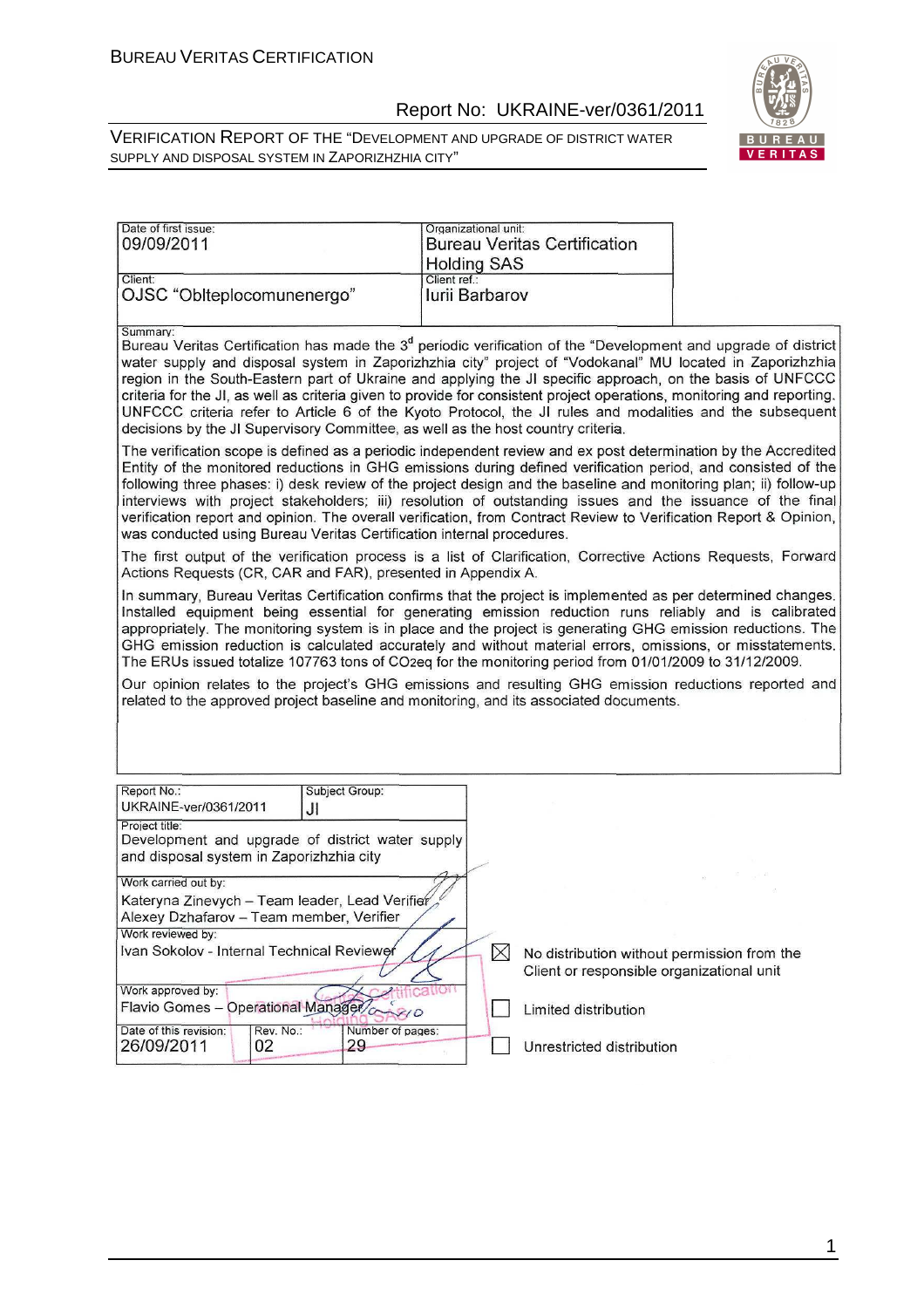VERIFICATION REPORT OF THE "DEVELOPMENT AND UPGRADE OF DISTRICT WATER SUPPLY AND DISPOSAL SYSTEM IN ZAPORIZHZHIA CITY"



#### **Abbreviations**

- AIE Accredited Independent Entity
- CAR Corrective Action Request
- CL Clarification Request
- CO<sub>2</sub> Carbon Dioxide
- ERU Emission Reduction Unit
- FI Follow-up interview
- GHG Green House Gas(es)
- IAET International Association of Emission Trade
- JI Joint Implementation
- NGO Non-governmental organization
- PCF Prototype Carbon Fund
- PDD Project Design Document
- UNFCCC United Nations Framework Convention for Climate Change
- VM Verification means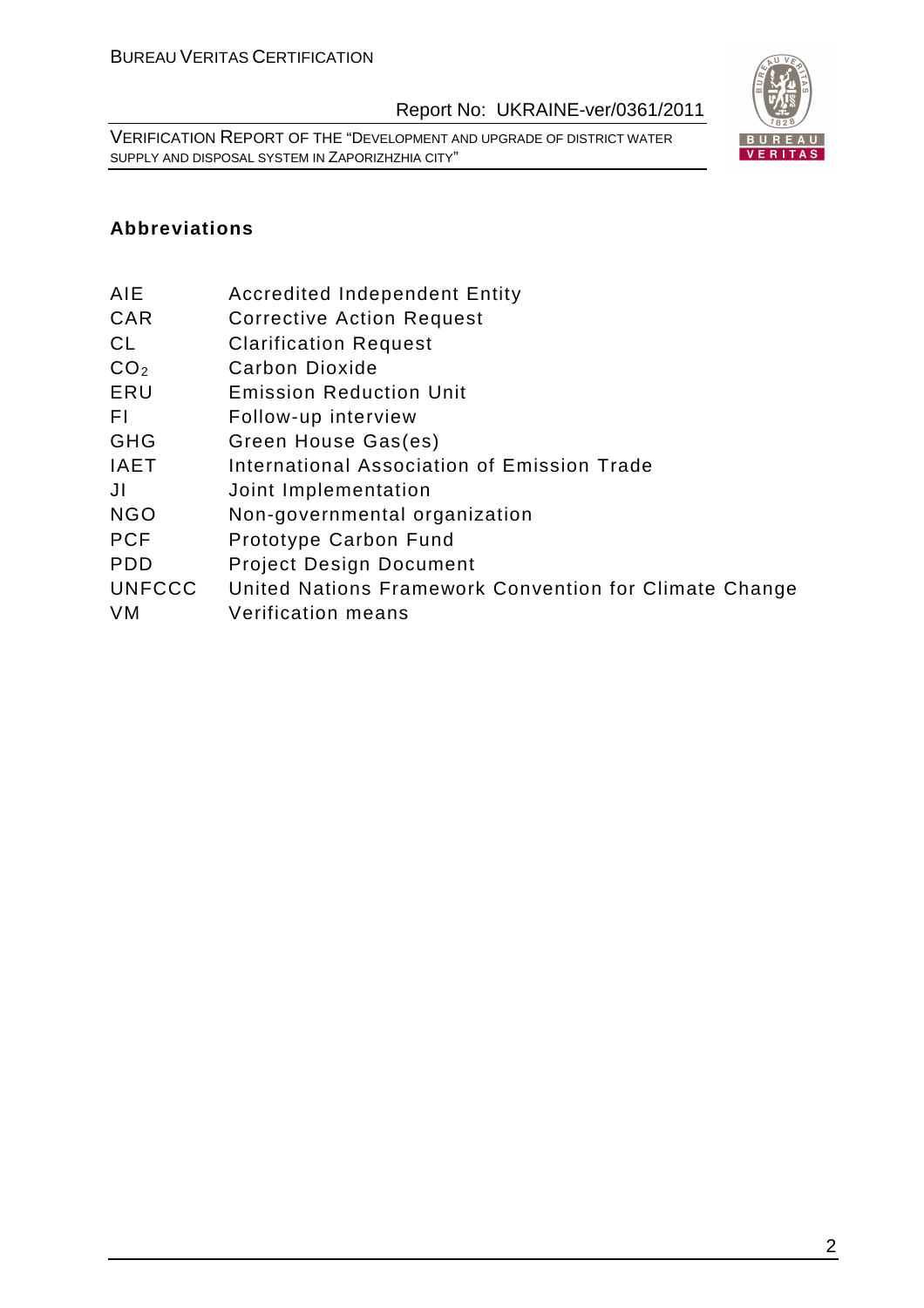VERIFICATION REPORT OF THE "DEVELOPMENT AND UPGRADE OF DISTRICT WATER SUPPLY AND DISPOSAL SYSTEM IN ZAPORIZHZHIA CITY"

1 INTRODUCTION .........................................................................................4 1.1 Objective 4 1.2 Scope 4 1.3 Verification Team 4

2 METHODOLOGY ........................................................................................5 2.1 Review of Documents 5

## **Table of Contents Page 2014**

| 2.2 | Follow-up Interviews                                                         | 6              |
|-----|------------------------------------------------------------------------------|----------------|
| 2.3 | Resolution of Clarification, Corrective and Forward Action<br>Requests       | 6              |
| 3   |                                                                              | .7             |
| 3.1 | Remaining issues and FARs from previous verifications                        | $\overline{7}$ |
| 3.2 | Project approval by Parties involved (90-91)                                 | 8              |
| 3.3 | Project implementation (92-93)                                               | 8              |
| 3.4 | Compliance of the monitoring plan with the monitoring<br>methodology (94-98) | 8              |
| 3.5 | Revision of monitoring plan (99-100)                                         | 10             |
| 3.6 | Data management (101)                                                        | 10             |
| 3.7 | Verification regarding programmes of activities (102-110)                    | 11             |
| 4   |                                                                              |                |
| 5   |                                                                              |                |
|     |                                                                              |                |
|     |                                                                              |                |
|     |                                                                              |                |
|     |                                                                              |                |
|     |                                                                              |                |
|     |                                                                              |                |
|     |                                                                              |                |
|     |                                                                              |                |

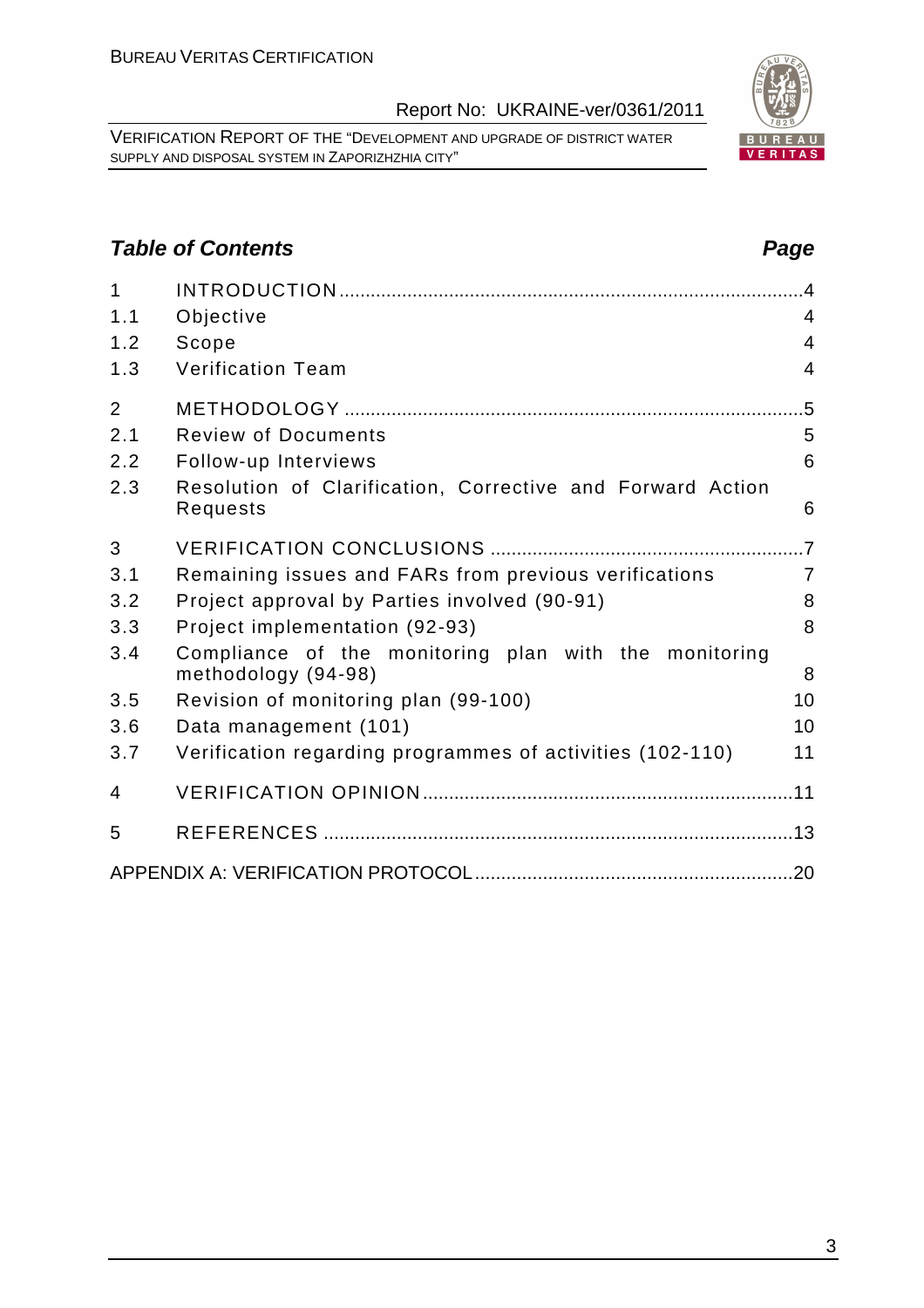VERIFICATION REPORT OF THE "DEVELOPMENT AND UPGRADE OF DISTRICT WATER SUPPLY AND DISPOSAL SYSTEM IN ZAPORIZHZHIA CITY"



# **1 INTRODUCTION**

OÜ Biotehnoloogia has commissioned Bureau Veritas Certification to verify its JI project "Development and upgrade of district water supply and disposal system in Zaporizhzhia city" (hereafter called "the project") in Zaporizhzhia Region in the South-Eastern part of Ukraine.

This report summarizes the findings of the verification of the project, performed on the basis of UNFCCC criteria, as well as criteria given to provide for consistent project operations, monitoring and reporting.

# **1.1 Objective**

Verification is the periodic independent review and ex post determination by the Accredited Independent Entity (AIE) of the monitored reductions in GHG emissions during defined verification period.

The objective of verification can be divided in Initial Verification and Periodic Verification.

UNFCCC criteria refer to Article 6 of the Kyoto Protocol, the JI rules and modalities and the subsequent decisions by the JI Supervisory Committee, as well as the host country criteria.

# **1.2 Scope**

Verification scope is defined as an independent and objective review and ex post determination by the Accredited Independent Entity of the monitored reductions in GHG emissions. The verification is based on the submitted monitoring report, the determined project design document including the project's baseline study, revised monitoring plan and other relevant documents. The information in these documents is reviewed against Kyoto Protocol requirements, UNFCCC rules and associated interpretations.

The verification is not meant to provide any consulting towards the Client. However, stated requests for clarifications and/or corrective actions may provide input for improvement of the project monitoring towards reductions in the GHG emissions.

# **1.3 Verification Team**

The verification team consists of the following personnel:

Kateryna Zinevych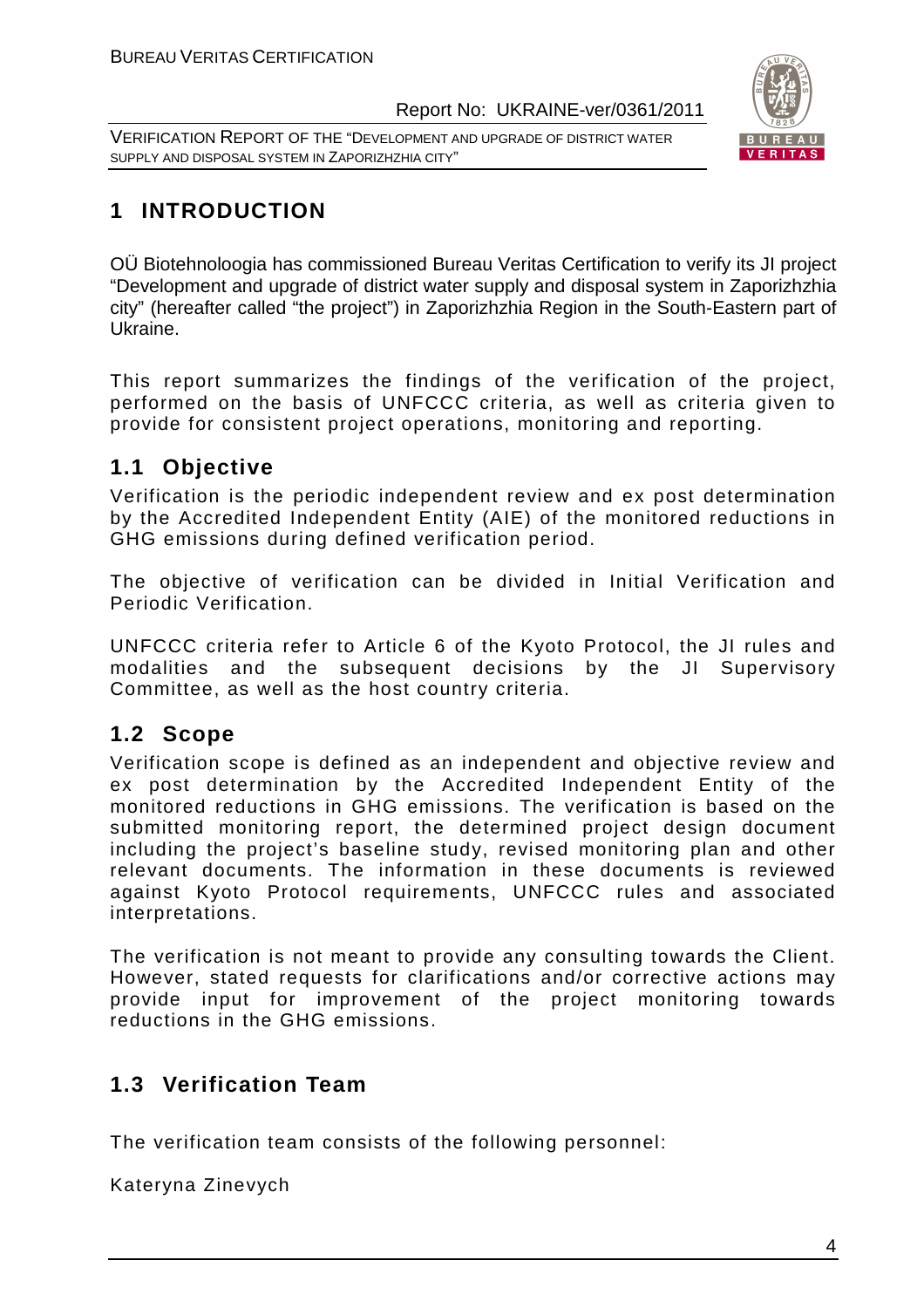VERIFICATION REPORT OF THE "DEVELOPMENT AND UPGRADE OF DISTRICT WATER SUPPLY AND DISPOSAL SYSTEM IN ZAPORIZHZHIA CITY"



Bureau Veritas Certification Team Leader, Climate Change Lead Verifier

Alexey Dzhafarov

Team member, Bureau Veritas Certification Climate Change Verifier

This verification report was reviewed by:

Ivan Sokolov

Bureau Veritas Certification, Internal Technical Reviewer

# **2 METHODOLOGY**

The overall verification, from Contract Review to Verification Report & Opinion, was conducted using Bureau Veritas Certification internal procedures.

In order to ensure transparency, a verification protocol was customized for the project, according to the version 01 of the Joint Implementation Determination and Verification Manual, issued by the Joint Implementation Supervisory Committee at its 19 meeting on 04/12/2009. The protocol shows, in a transparent manner, criteria (requirements), means of verification and the results from verifying the identified criteria. The verification protocol serves the following purposes:

- It organizes, details and clarifies the requirements a JI project is expected to meet;
- It ensures a transparent verification process where the verifier will document how a particular requirement has been verified and the result of the verification.

The completed verification protocol is enclosed in Appendix A to this report.

### **2.1 Review of Documents**

The Monitoring Report (MR) "Development and upgrade of district water supply and disposal system in Zaporizhzhia city", version 02 dated 23/09/2011 submitted by OJSC "Oblteplocomunenergo" and additional background documents related to the project design, baseline, and monitoring plan, i.e. country Law, Project Design Document (PDD) and Guidance on criteria for baseline setting and monitoring, Host party criteria, Kyoto Protocol, Clarifications on Verification Requirements to be Checked by an Accredited Independent Entity were reviewed.

In order to meet the requirements of CARs and CLs issued by BVC, the project participants reviewed MR and submitted it 23/09/2011 as version 02.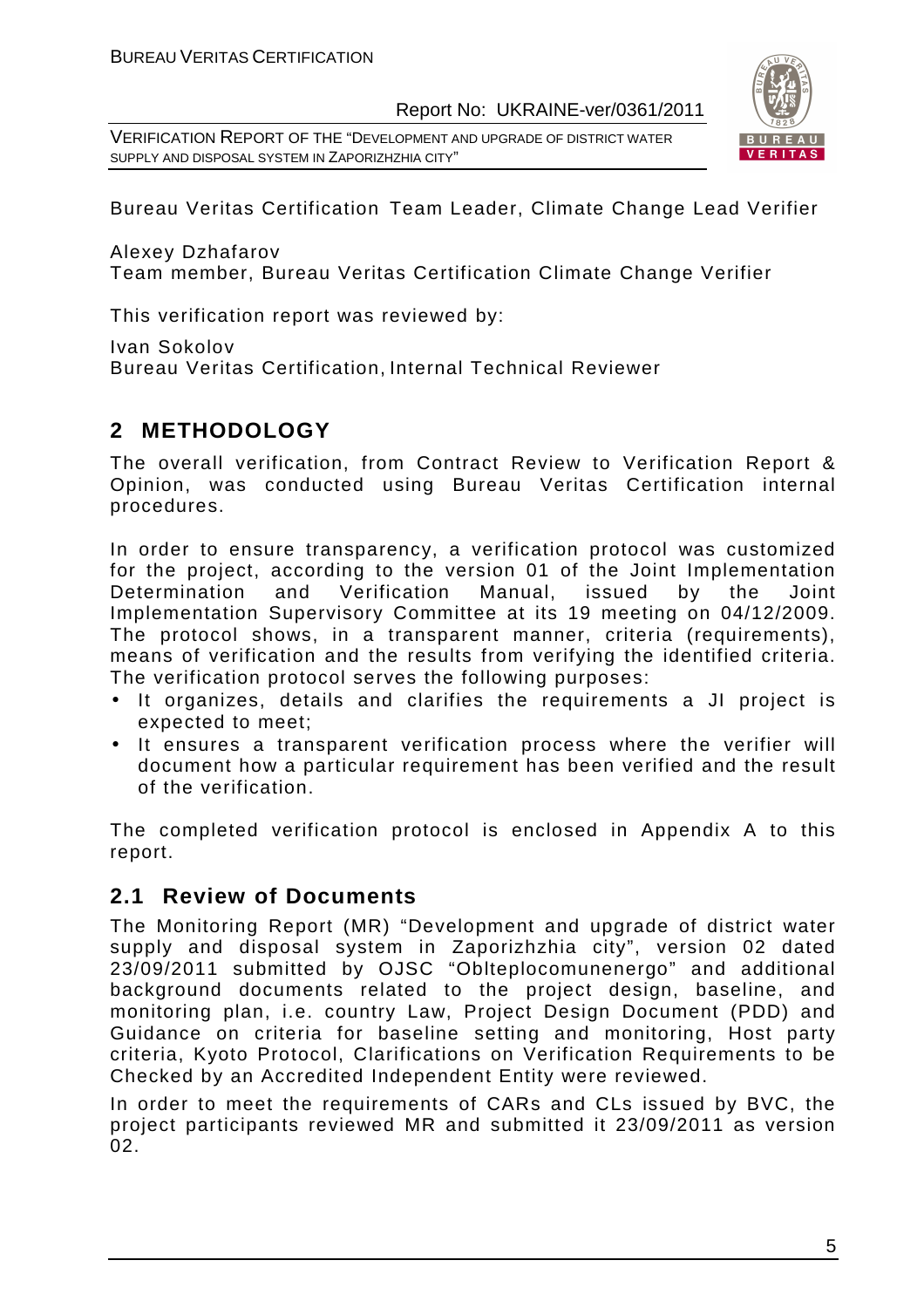VERIFICATION REPORT OF THE "DEVELOPMENT AND UPGRADE OF DISTRICT WATER SUPPLY AND DISPOSAL SYSTEM IN ZAPORIZHZHIA CITY"



The verification findings presented in this report relate to the Monitoring Report version 01, version 02 and project as described in the determined PDD.

# **2.2 Follow-up Interviews**

On 08 September 2011 Bureau Veritas Certification verification team conducted a visit to the project site and performed (on-site) interviews with project stakeholders to confirm selected information and to resolve issues identified in the document review. Representatives of OJSC "Oblteplocomunenergo" and "Vodokanal" MU were interviewed (see References). The main topics of the interviews are summarized in Table 1.

| <b>Interviewed</b><br>organization   | <b>Interview topics</b>                                                                                                                                                                                                                                                                                                                                                                                                                                        |
|--------------------------------------|----------------------------------------------------------------------------------------------------------------------------------------------------------------------------------------------------------------------------------------------------------------------------------------------------------------------------------------------------------------------------------------------------------------------------------------------------------------|
| "Vodokanal" MU                       | Project implementation status<br>Organizational structure<br>Responsibilities and authorities<br>Roles and responsibilities for data collection<br>and processing<br>Training of personnel<br>Installation of equipment<br>Data logging, archiving and reporting<br>Internal audits and check-ups<br>Quality management procedures and<br>technology<br>Metering equipment control<br>Cross-checking of the information provided in<br>MR and in other sources |
| <b>OJSC</b><br>"Oblteplocomunenergo" | • Monitoring plan<br>Monitoring report<br>Deviations from PDD<br><b>ERU</b> calculation model                                                                                                                                                                                                                                                                                                                                                                  |

# **2.3 Resolution of Clarification, Corrective and Forward Action Requests**

The objective of this phase of the verification is to raise the requests for corrective actions and clarification and any other outstanding issues that needed to be clarified for Bureau Veritas Certification positive conclusion on the GHG emission reduction calculation.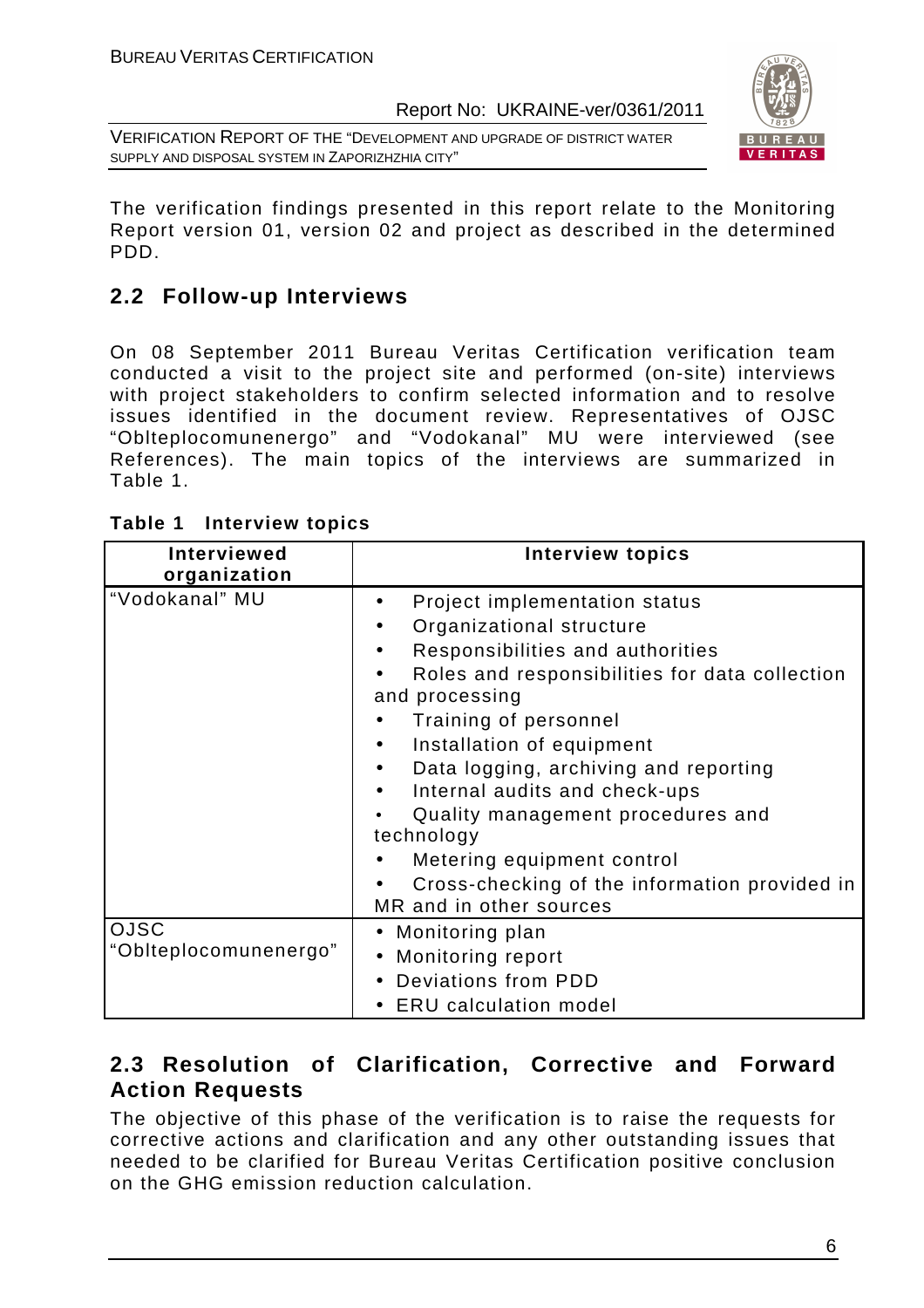VERIFICATION REPORT OF THE "DEVELOPMENT AND UPGRADE OF DISTRICT WATER SUPPLY AND DISPOSAL SYSTEM IN ZAPORIZHZHIA CITY"



If the Verification Team, in assessing the monitoring report and supporting documents, identifies issues that need to be corrected, clarified or improved with regard to the monitoring requirements, it should raise these issues and inform the project participants of these issues in the form of:

(a) Corrective action request (CAR), requesting the project participants to correct a mistake that is not in accordance with the monitoring plan;

(b) Clarification request (CL), requesting the project participants to provide additional information for the Verification Team to assess compliance with the monitoring plan;

(c) Forward action request (FAR), informing the project participants of an issue, relating to the monitoring that needs to be reviewed during the next verification period.

To guarantee the transparency of the verification process, the concerns raised are documented in more detail in the verification protocol in Appendix A.

### **3 VERIFICATION CONCLUSIONS**

In the following sections, the conclusions of the verification are stated.

The findings from the desk review of the original monitoring documents and the findings from interviews during the follow up visit are described in the Verification Protocol in Appendix A.

The Clarification and Corrective Action Requests are stated, where applicable, in the following sections and are further documented in the Verification Protocol in Appendix A. The verification of the Project resulted in 6 Corrective Action Requests, 2 Clarification Requests and 0 Forward Action Requests.

The number between brackets at the end of each section corresponds to the DVM paragraph.

#### **3.1 Remaining issues and FARs from previous verifications**

Not applicable.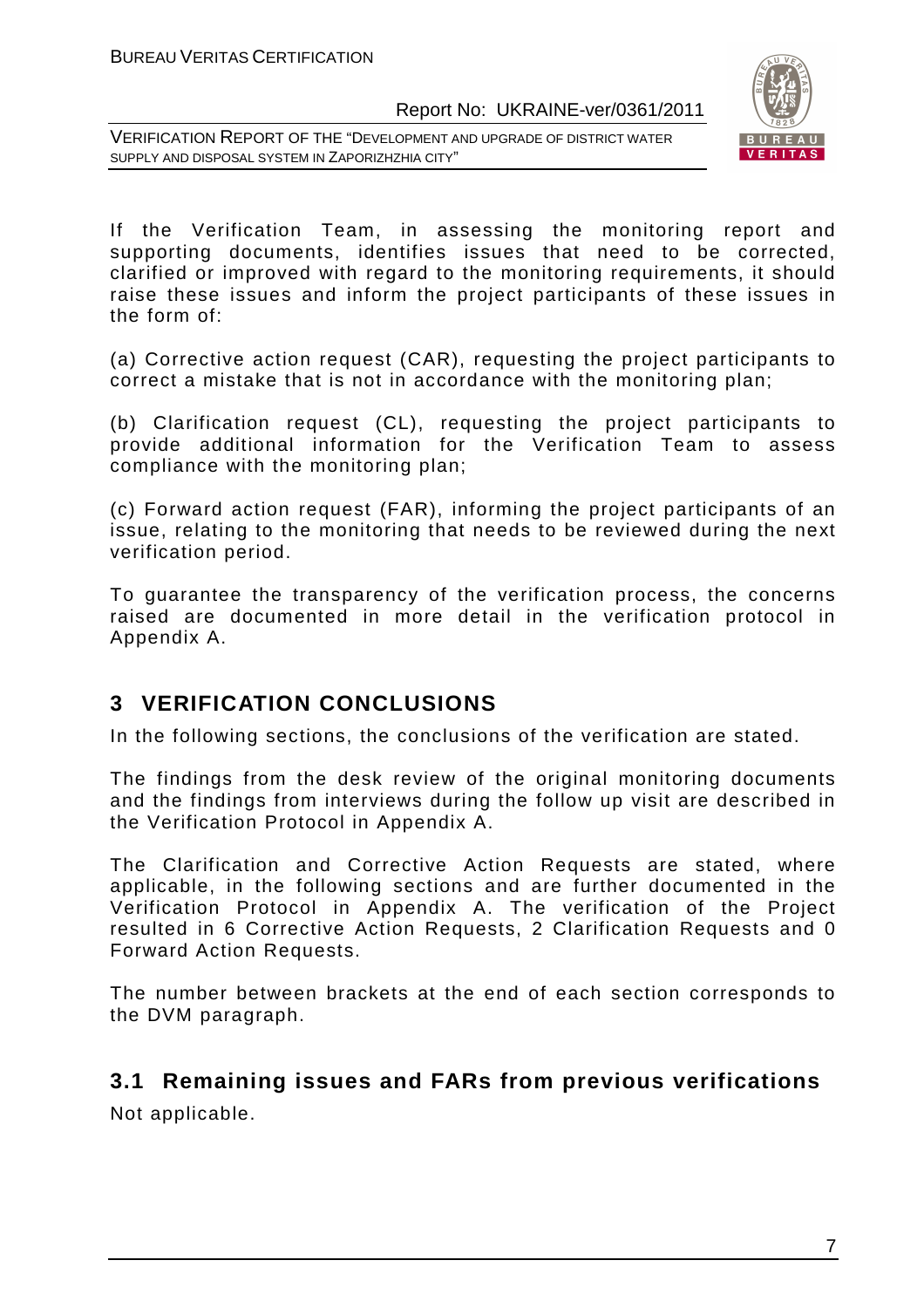VERIFICATION REPORT OF THE "DEVELOPMENT AND UPGRADE OF DISTRICT WATER SUPPLY AND DISPOSAL SYSTEM IN ZAPORIZHZHIA CITY"



# **3.2 Project approval by Parties involved (90-91)**

Written project approvals from Party Ukraine have been issued by the National Environmental Investment Agency, i.e. Letter of Endorsement #2203/23/7 dated 17/08/2011 and Letter of Approval #2722/23/7 dated 23/09/2011. The Letter of Approval from foreign Party is expected. CAR 01 is still pending.

# **3.3 Project implementation (92-93)**

The findings of Bureau Veritas verification team during the site visit may conclude that the project is implemented in compliance to the PDD, the determination of which is deemed final.

The modernization activities at "Vodokanal" MU during the monitoring period are implemented in compliance to the project implementation scheme indicated in the determined PDD.

Pumping equipment upgrade, replacement of water supply and water disposal networks, installation of new meters group, introduction of frequency regulators and optimization of water pumping processes were implemented according to the project plan. The following measures were implemented during the monitoring period: replacement of gravel-sand filters, continuous reduction of illumination electrical energy demand, efficient utilization of pumping equipment motors (stop electrical motors idling), filters replacement within the sewage system, introduction of water supply schedules (agreed with consumers demanding considerable amounts of water) in order to reduce electrical energy consumption and maintain pressure in pipelines.

The following preventive measures also took place: elimination of accidents along pipelines and reduction of water losses during accidents along pipelines.

The identified areas of concern as to the project implementation, project participants response and BVC's conclusion are described in Appendix A, Table 2 (refer to CAR 02).

#### **3.4 Compliance of the monitoring plan with the monitoring methodology (94-98)**

The monitoring occurred in accordance with monitoring included to the PDD, thus it was listed on the UNFCCC website.

For calculating the emission reductions, key factors, influencing the baseline emissions and the activity level of the project and the emissions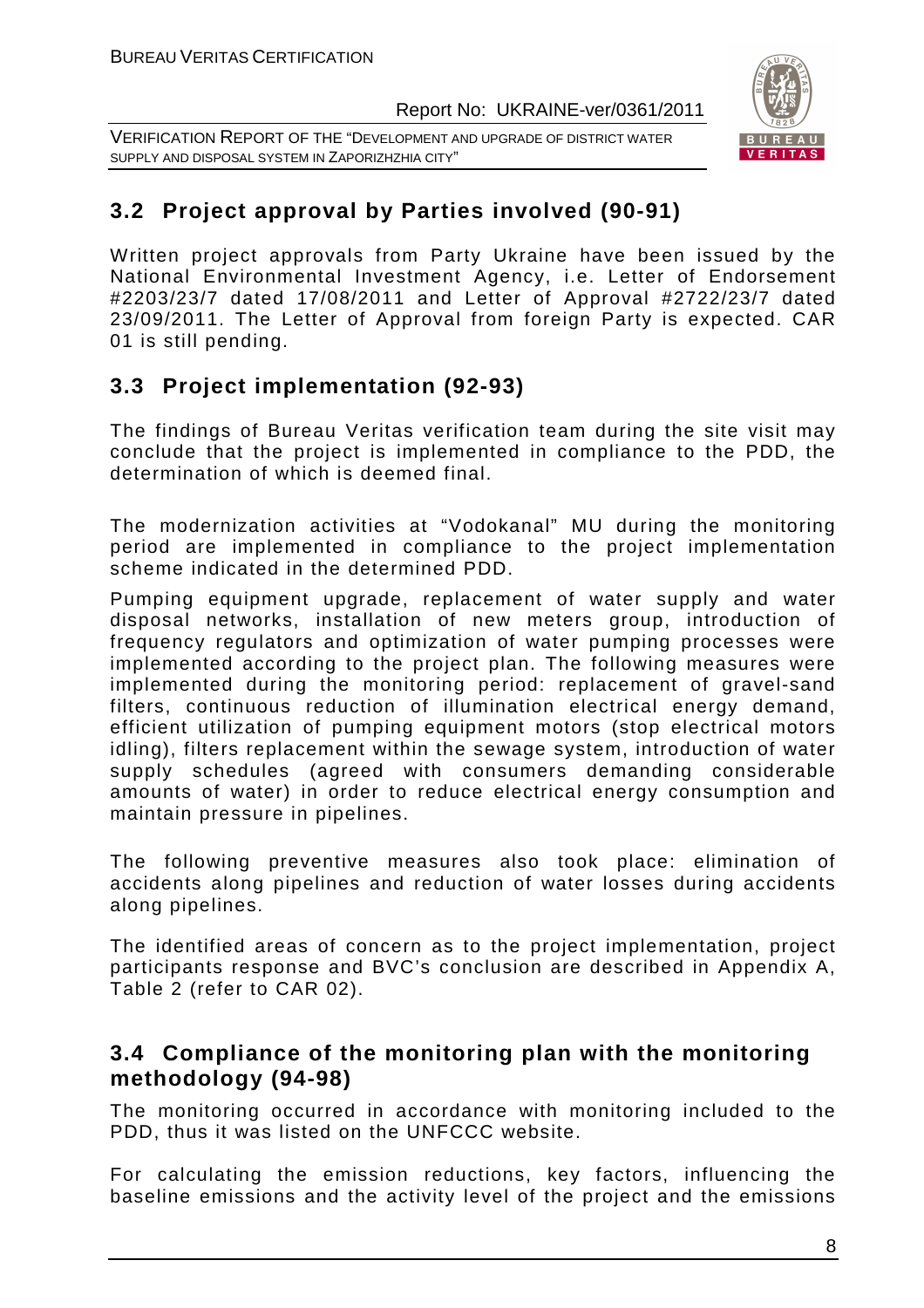VERIFICATION REPORT OF THE "DEVELOPMENT AND UPGRADE OF DISTRICT WATER SUPPLY AND DISPOSAL SYSTEM IN ZAPORIZHZHIA CITY"



as well as risks associated with the project were taken into account, as appropriate.

The key activities of the monitoring are described in the MR in details; no deviations from monitoring algorithm were identified. Monitoring factors including parameters to be monitored, measuring equipment and its calibration data are clearly described in Section B of the monitoring report and electronic additional documents and fully coincide with those one prescribed in PDD.

The MU 'Vodokanal' collects and keeps data on electric energy and acquired water. Information about consumed electric energy and process water is attached to Monitoring Report on electronic media.

Data and parameters that are not monitored over the entire crediting period, but specified only once, but are available at the stage of PDD development, include the total amount of water supplied during base year,  $m^3$  (M<sup>3</sup> <sub>wb</sub>), total amount of sewage pumped during base year, м<sup>3</sup> (M<sup>3</sup><sub>vb</sub>), overall electric energy necessary for water transport during the year of baseline scenario, kW\*hour (kWh<sub>wb</sub>), overall electric energy necessary to pump sewage during the year of baseline,  $kW^*$ hour  $(kWh_{vb})$ , carbon dioxide emission factor for Ukraine during 2009 as per regulation from the Ukrainian legislation, in particular Order of the National Agency of Ecological Investments of Ukraine 'On approval of indexes for carbon dioxide specific emissions dated 2009'.

Data and parameters, which are not monitored over the entire crediting period, but determined only once, which are not available at the stage of PDD development, are absent.

Data and parameters monitored within the entire crediting period: total amount of water supplied through the water supply system during the project year,  $m^3$  (M $^3$ <sub>i wr</sub>), amount of sewage pumped through the water disposal system during the project year,  $m^3$  (M $^3$ <sub>ivr</sub>), electric energy, kW\*hour, required for water transport water within the water supply system during the year of project scenario, (kWh<sub>wri</sub>), electric energy, kW\*hour, required to pump sewage within the water disposal system during the year of project scenario,  $(kWh<sub>vr i</sub>)$ .

Emission factors, including default emission factors, are selected by carefully balancing accuracy and reasonableness, and appropriately justified of the choice.

Data used for emission reductions monitoring are sufficiently described in MR, Section B, paragraph 2.1 (List of constant, variable and provided values) and Annex 1 (Calculation of tCO2e emission reduction within the MU 'Vodokanal' system).

MR includes the data collection to be implemented including data that are measured or tested, that are taken from other sources (e. g. official statistics, IPCC, commercial and scientific literature).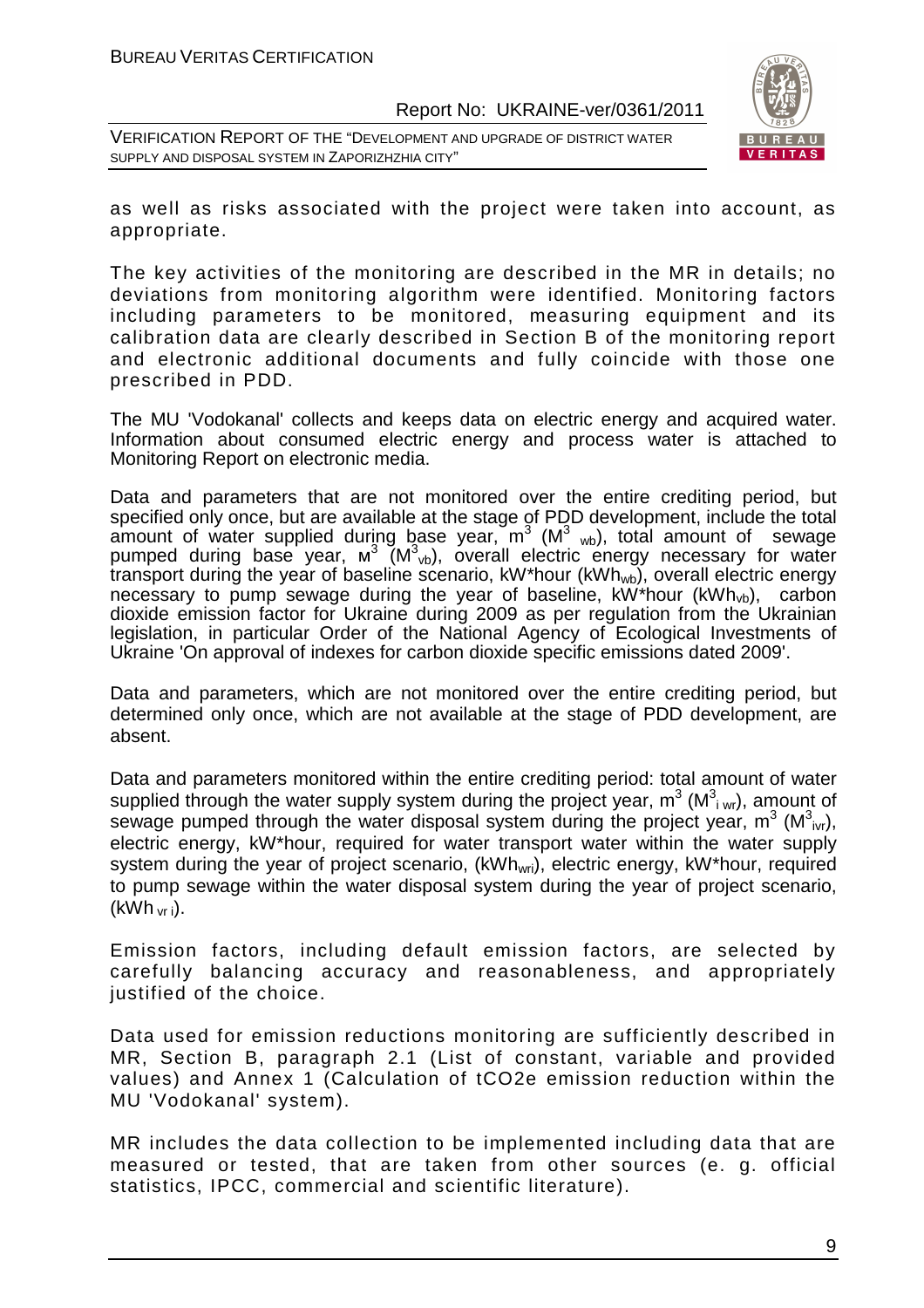VERIFICATION REPORT OF THE "DEVELOPMENT AND UPGRADE OF DISTRICT WATER SUPPLY AND DISPOSAL SYSTEM IN ZAPORIZHZHIA CITY"



The calculation of emission reductions is based on conservative assumptions and the most plausible scenarios in a transparent manner.

The identified areas of concern as to the compliance of the monitoring plan with the monitoring methodology, project participants response and BVC's conclusion are described in Appendix A, Table 2 (refer to CAR 03).

### **3.5 Revision of monitoring plan (99-100)**

Not applicable.

#### **3.6 Data management (101)**

The data and their sources, provided in the monitoring report, are clearly identified, reliable and transparent. The implementation of data collection procedures is in accordance with the PDD and revised monitoring plan, including the quality control and quality assurance procedures. The function of the monitoring equipment, including its calibration status, is in order. The evidence and records used for the monitoring are maintained in a traceable manner.

Control and monitoring of the system lies in measuring electrical energy consumption by water supply and sewage pumping stations, recording of water supplied to the network and amount of sewage pumped by MU 'Vodokanal'. Other parameters shall be obtained by means of calculations or from statistical data.

Measures to control electrical energy consumed by the MU 'Vodokanal':

- Current control of electric energy meters operation is conducted during billing period (billing month is determined based on conditions of contract for electric energy supply);
- On the day stipulated by the contract (as a rule it is at 00 hours 00 minutes on the  $1<sup>st</sup>$  day of the month following the billing month) area supervisor or his authorized representative shall take the readings of electric energy meters (electric energy meters are the devices that passed state certification, accepted for operation and jointly sealed by the representatives of power supplying organization and MU 'Vodokanal' subject to execution of act of sealing). Obtained information shall be delivered by area supervisor to the Chief Engineer Department;
- Act on electric energy consumption shall be executed according to the readings of electric energy meters obtained from shops.

Supplied water flow measurement at MU 'Vodokanal':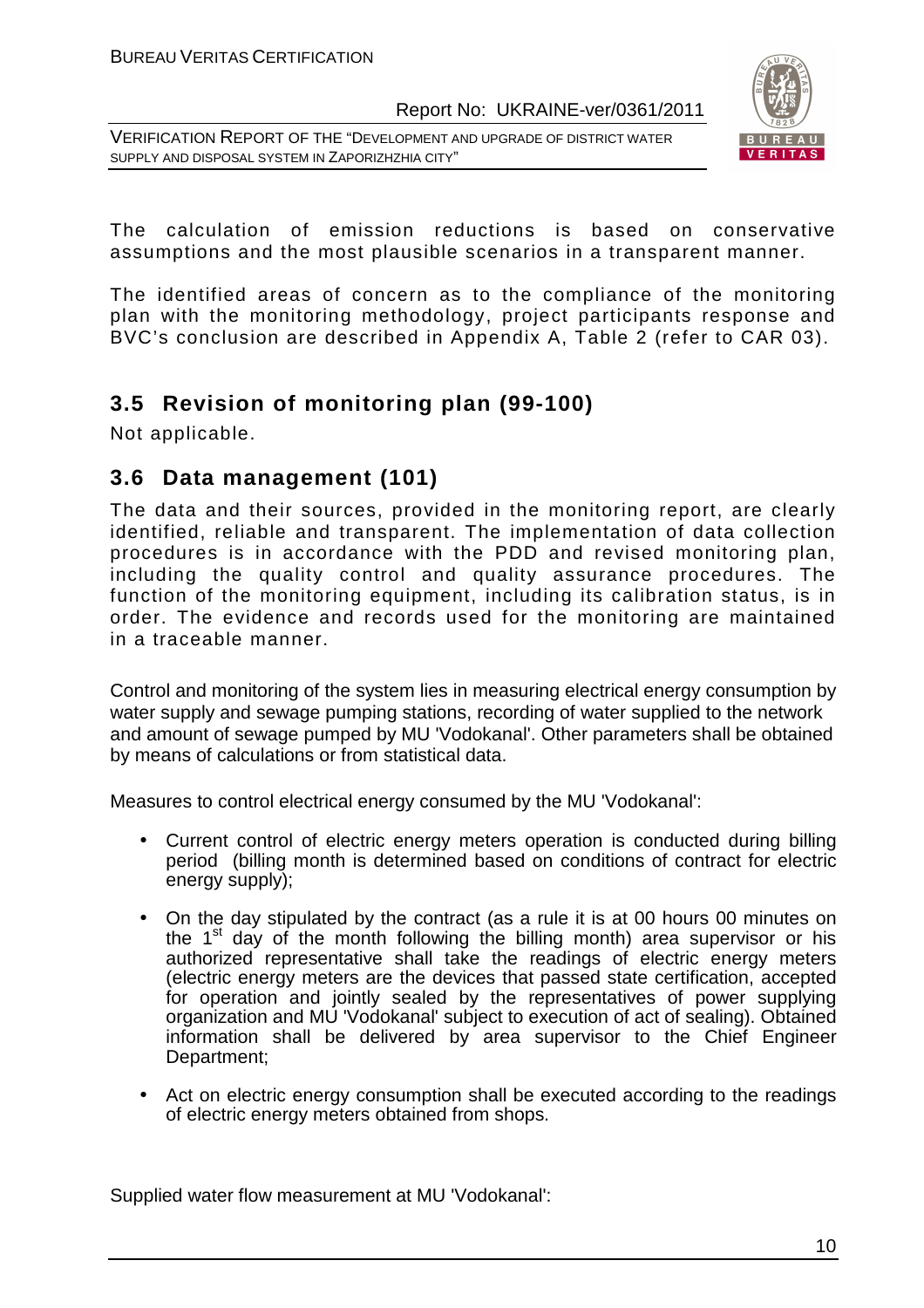VERIFICATION REPORT OF THE "DEVELOPMENT AND UPGRADE OF DISTRICT WATER SUPPLY AND DISPOSAL SYSTEM IN ZAPORIZHZHIA CITY"



- Water supplied by MU 'Vodokanal' water facilities shall be measured by means of water meters installed at pumping stations;
- Readings shall be taken every hour and documented in logs of established form PID-11;
- Data on amount of water supplied by pumping stations over a previous day shall be submitted to control department of each production unit on a daily basis at 00:00 o'clock;
- Individuals responsible for statistical reporting following forms No.1- water supply, No.1-sewage shall prepare statements based on dispatching records on produced water before 10th day of each month, and submit them to proper departments of MU 'Vodokanal' administration;
- Reports No.1- water supply, No.1-sewage shall be annually delivered to the Statistics Administration.

All necessary information for monitoring of GHGs emission reductions are stored in paper or/and electronic formats.

The only type of external data that is used in the monitoring of GHG emissions at MU 'Vodokanal' is Carbon dioxide Emission Factor for Ukrainian electrical supply network as per regulation from the Ukrainian legislation, in particular Order of the National Agency of Ecological Investments of Ukraine 'On approval of indexes for carbon dioxide specific emissions' dated 2009. No other external data for emissions monitoring under the project are used.

The identified areas of concern as to the data management, project participants response and BVC's conclusion are described in Appendix A, Table 2 (refer to CL 01, CAR 04, CAR 05, CAR 06, CL 02, CAR 07).

#### **3.7 Verification regarding programmes of activities (102- 110)**

Not applicable.

### **4 VERIFICATION OPINION**

Bureau Veritas Certification has performed the 3<sup>d</sup> periodic verification of the "Development and upgrade of district water supply and disposal system in Zaporizhzhia city" project of "Vodokanal" MU located in Zaporizhzhia region in the South-Eastern part of Ukraine and applying the JI specific approach. The verification was performed on the basis of UNFCCC criteria and host country criteria and also on the criteria given to provide for consistent project operations, monitoring and reporting.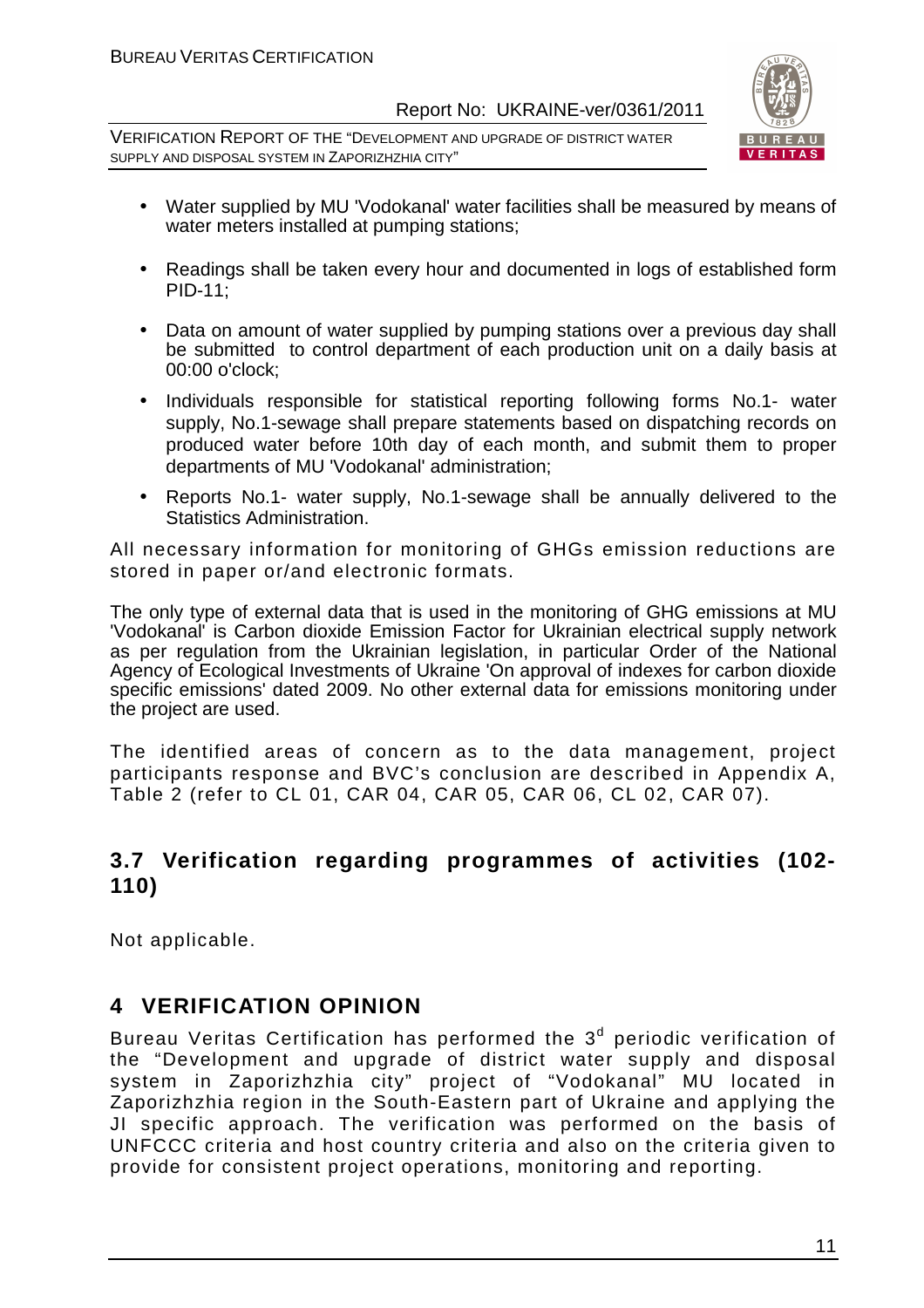VERIFICATION REPORT OF THE "DEVELOPMENT AND UPGRADE OF DISTRICT WATER SUPPLY AND DISPOSAL SYSTEM IN ZAPORIZHZHIA CITY"



The verification consisted of the following three phases: i) desk review of monitoring reports, project design and the baseline and monitoring plan; ii) follow-up interviews with project stakeholders; iii) resolution of outstanding issues and the issuance of the final verification report and opinion.

The management of OJSC "Oblteplocomunenergo" is responsible for the preparation of the GHG emissions data and the reported GHG emissions reductions of the project on the basis set out within the project Monitoring Report and Plan indicated in the final PDD version 02 dated 05/09/2011. The development and maintenance of records and reporting procedures are in accordance with that plan, including the calculation and determination of GHG emission reductions from the project, is the responsibility of the management of the project.

Bureau Veritas Certification verified the Project Monitoring Report, version 02 dated 23/09/2011, for the reporting period from 01/01/2009 to 31/12/2009 as indicated below. Bureau Veritas Certification confirms that the project is implemented as per determined changes. Installed equipment being essential for generating emission reduction runs reliably and is calibrated appropriately. The monitoring system is in place and the project is generating GHG emission reductions.

Bureau Veritas Certification can confirm that the GHG emission reduction is accurately calculated and is free of material errors, omissions, or misstatements. Our opinion relates to the project's GHG emissions and resulting GHG emissions reductions reported and related to the approved project baseline and monitoring, and its associated documents. Based on the information we have seen and evaluated, we confirm, with a reasonable level of assurance, the following statement:

| Reporting period: from 01/01/2009 to 31/12/2009 |          |                                |
|-------------------------------------------------|----------|--------------------------------|
| <b>Baseline emissions</b>                       | : 150450 | t CO <sub>2</sub> equivalents; |
| Project emissions                               | :42687   | t CO <sub>2</sub> equivalents; |
| <b>Emission Reductions</b>                      | :107763  | t CO <sub>2</sub> equivalents. |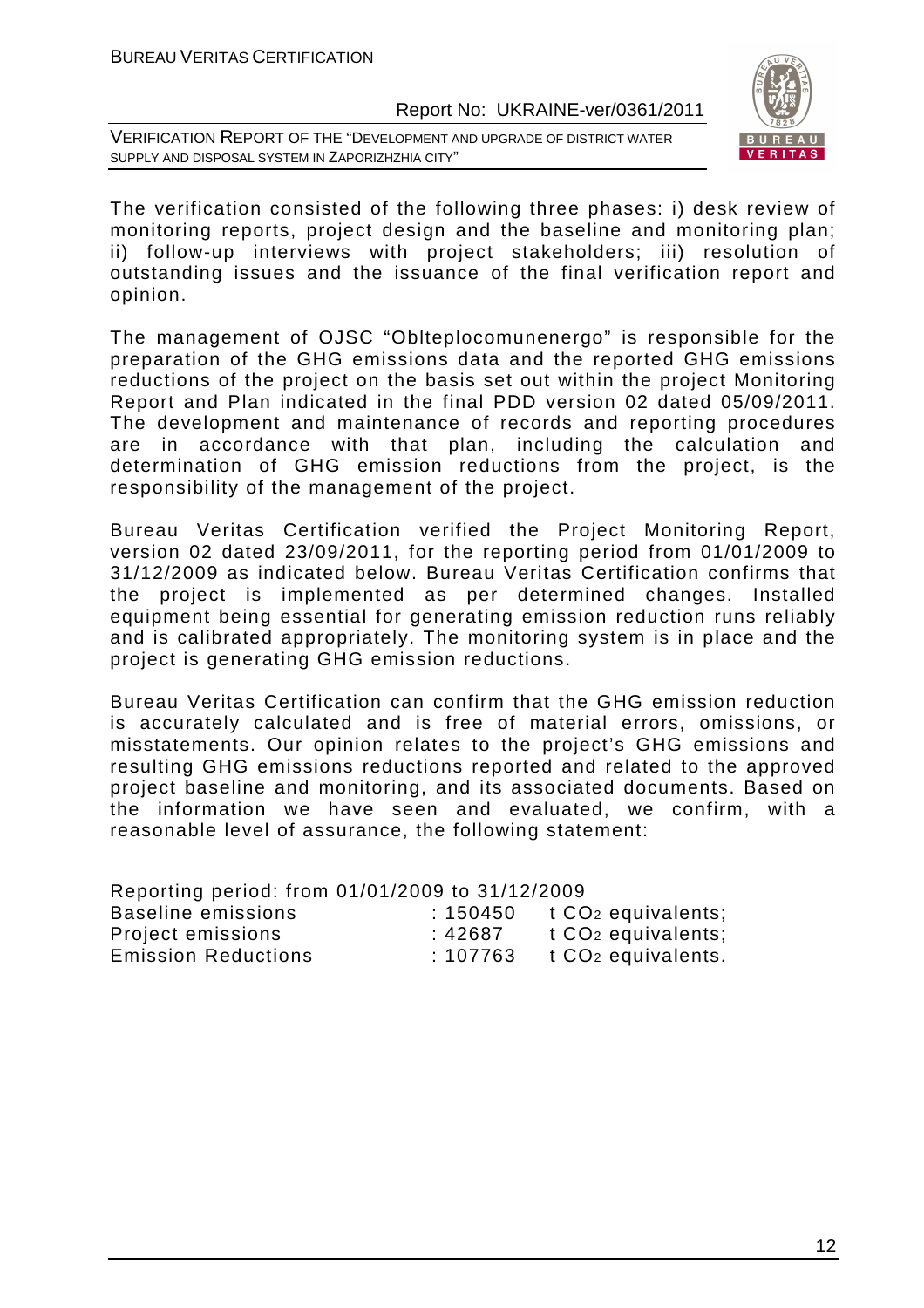VERIFICATION REPORT OF THE "DEVELOPMENT AND UPGRADE OF DISTRICT WATER SUPPLY AND DISPOSAL SYSTEM IN ZAPORIZHZHIA CITY"



# **5 REFERENCES**

#### **Category 1 Documents:**

Documents provided by OJSC "Oblteplocomunenergo" that relate directly to the GHG components of the project.

PDD of the project "Development and upgrade of district water

- /1/ supply and disposal system in Zaporizhzhia city", version 02 dated 05/09/2011
- /2/ Determination Report No.UKRAINE/0329/2011 of 13/09/2011
- /3/ Monitoring Report #1 Development and upgrade of district water supply and disposal system in Zaporizhzhia city" version 01 dated 06/09/2011

Monitoring Report #1 Development and upgrade of district water

- /4/ supply and disposal system in Zaporizhzhia city" version 02 dated 23/09/2011
- /5/ Annex 1 to the Monitoring report 2005-2007
- /6/ Annex 2 to the Monitoring report 2005-2007

Letter of endorsement #2203/23/7 dated 17/08/2011 of

- /7/ "Development and upgrade of district water supply and disposal system in Zaporizhzhia city" JI project
- /8/ Letter of Approval No2722/23/7, issued on 23/09/2011, issued by the National Environmental Investment Agency of Ukraine

#### **Category 2 Documents:**

Background documents related to the design and/or methodologies employed in the design or other reference documents.

- /1/ Water pipes layout of Public Utility Company "Vodokanal", Zaporizhzhia
- /2/ Collecting pipe layout of Public Utility Company "Vodokanal", Zaporizhzhia
- /3/ Contract № 49/08 dated 12.12.2008 «For annual monitoring of the composition and volume of pollutant emissions into the atmospheric air from the boilers DVS – 1.2 and CVS – 1.2».
- /4/ Report on atmospheric air protection for 2008, 23 Vuzlova Str.
- /5/ Report on atmospheric air protection for 2008, 156 Naberezhna Str.
- /6/ Report on atmospheric air protection for 2008, 223 Kulturna Str.
- /7/ Report on atmospheric air protection for 2008, Nyzhnia Khortytsia village, 21 Kooperatyvna Str.
- /8/ Report on atmospheric air protection for 2009, 23 Vuzlova Str.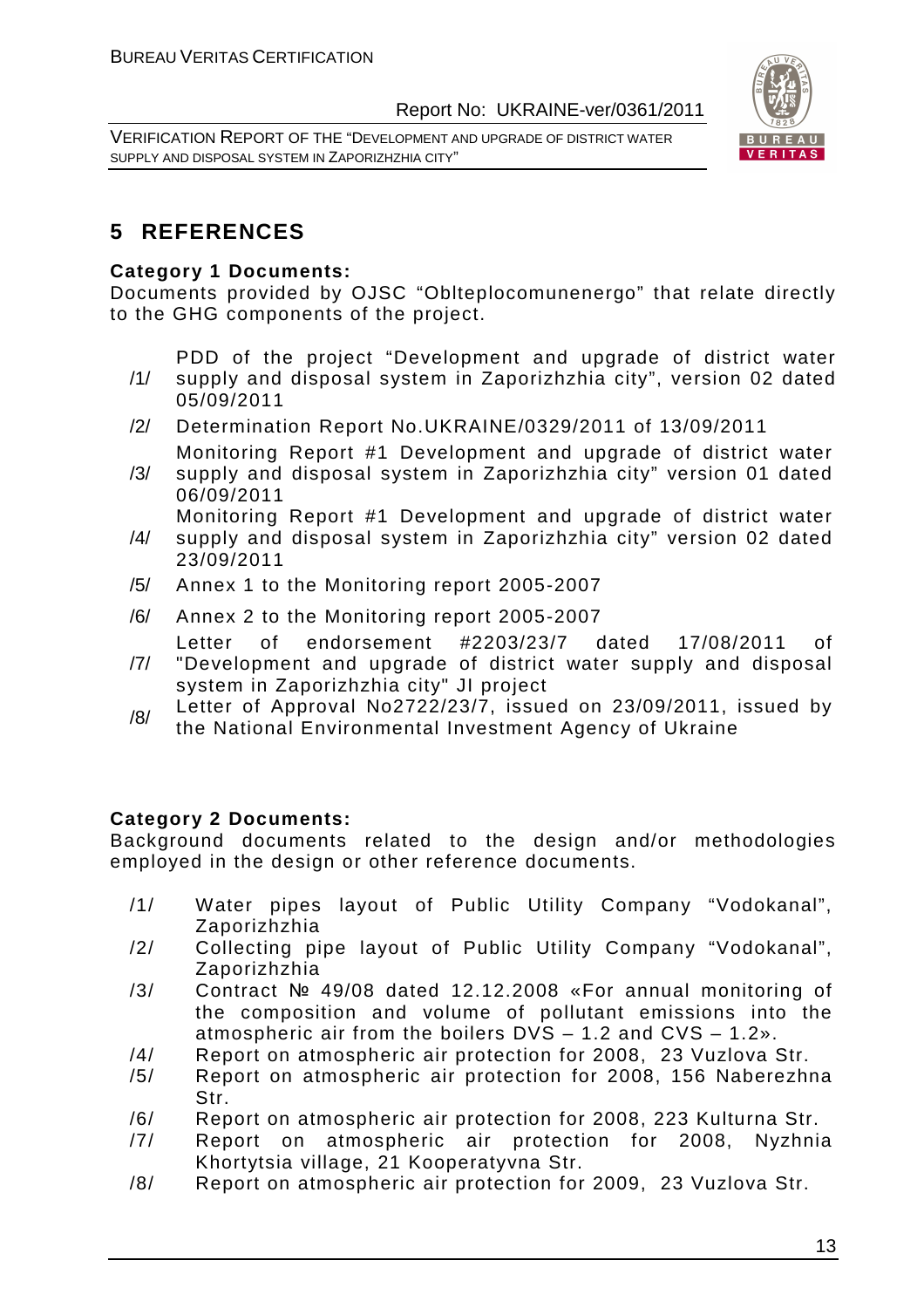

- /9/ Report on atmospheric air protection for 2009, 156 Naberezhna Str.
- /10/ Report on atmospheric air protection for 2009, 223 Kulturna Str.
- /11/ Report on atmospheric air protection for 2009, Nyzhnia Khortytsia village, 21 Kooperatyvna Str.
- /12/ Permission №2310136300-46 for pollutant emission into the atmospheric air by stationary sources
- /13/ Permission №2310136700-55 for pollutant emission into the atmospheric air by stationary sources
- /14/ Permission №2310136600-57 for pollutant emission into the atmospheric air by stationary sources
- /15/ License № 342873, Series АВ.
- /16/ Certificate of Attestation №23
- /17/ Certificate of Attestation №24
- /18/ Certificate of Attestation №44
- /19/ Certificate of Attestation №45
- /20/ Certificate of Attestation №37
- /21/ Certificate of Attestation №38
- /22/ Passport on electric power meter type Alfa A1140
- /23/ Passport on electric power meter type Alfa А1800
- /24/ Public Utility Company "Vodokanal" journal ARCHIVE «Completed facility acceptance certificate approved by the State Acceptance Commission».
- /25/ Statement dated 14/12/2007 of the State working commission on acceptance of the finished by the construction object
- /26/ Annex 1. The list of Statements of the State working commission on acceptance of the finished by the construction object that are the part of "Zaporizhzhia city DWSP-1 reconstruction"
- /27/ Annex 2. The list of Statements of the State working commission on acceptance of the equipment after complex and individual testing, that are the part of "Zaporizhzhia city DWSP-1 reconstruction"
- /28/ Annex 3. The list of the documentation on the object "Zaporizhzhia city DWSP-1 reconstruction"
- /29/ Annex 4. The list of the performed works on the object "Zaporizhzhia city DWSP-1 reconstruction"
- /30/ Annex 5. The list of the parts and sections of the PDD on the object "Zaporizhzhia city DWSP-1 reconstruction"
- /31/ The schedule of flow-meters check for 2009
- /32/ The schedule of flow-meters check for 2010
- /33/ The schedule of flow-meters calibration for 2009
- /34/ The schedule of flow-meters calibration for 2010
- /35/ The list of measuring equipment that are in operation and are to be calibrated in 2010
- /36/ The list of measuring equipment that are in operation and are to be calibrated in 2009
- /37/ Calibration certificate of ultrasound flow-meter type УЗРВ, serial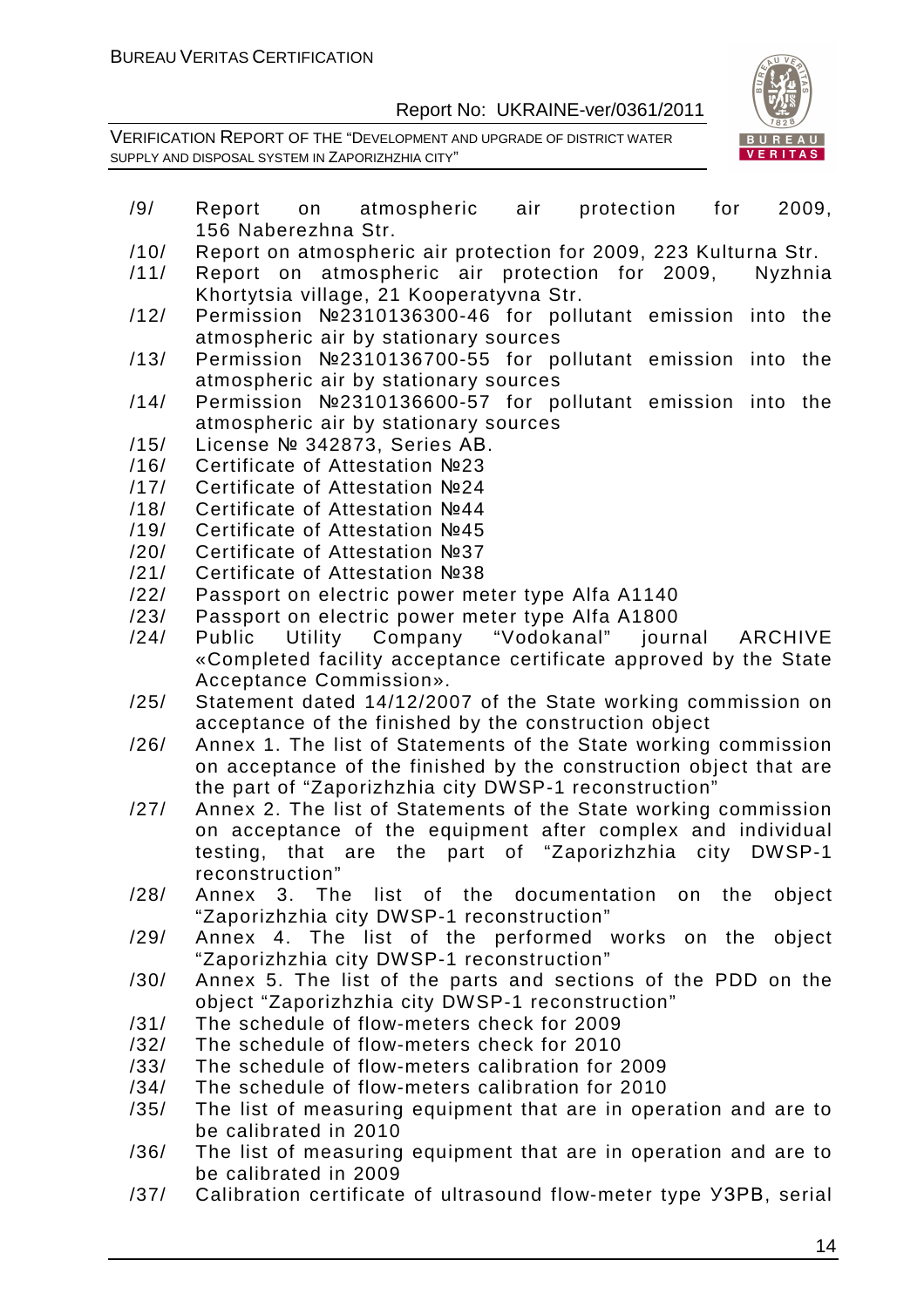

|      | #04285                                                                          |
|------|---------------------------------------------------------------------------------|
| /38/ | Calibration certificate of flow-meter type IPKA, serial #03350                  |
| /39/ | Calibration certificate of flow-meter type IPKA, serial #03349                  |
| /40/ | Calibration certificate of flow-meter type IPKA, serial #03351                  |
| /41/ | Calibration certificate of flow-meter type IPKA, serial #03352                  |
| /42/ | Photo - Ultrasound heat energy meter type Січ-Узв Виконання2,                   |
|      | serial #UF053                                                                   |
| /43/ | Photo - Ultrasound heat energy meter type Ciч-Узв Виконання2,                   |
|      | serial # UF118                                                                  |
| /44/ | Photo - Ultrasound heat energy meter type Ciu-Y3B Виконання2,<br>serial # UF120 |
| /45/ | Photo - Ultrasound heat energy meter type Ciu-Y3B Виконання2,                   |
|      | serial #100                                                                     |
| /46/ | Photo - Ultrasound heat energy meter type Ciu-Y3B Виконання2,                   |
|      | serial # UF119                                                                  |
| /47/ | Photo - Ultrasound heat energy meter type Ciч-Узв Виконання2,                   |
|      | serial # UH121                                                                  |
| /48/ | Calibration certificate<br>#1-5282-10<br>measuring<br>on<br>equipment,          |
|      | serial #36356                                                                   |
| /49/ | Calibration certificate<br>#1-5112-11<br>equipment,<br>measuring<br>on          |
|      | serial #9108470                                                                 |
| /50/ | #1-0319-11<br>Calibration certificate<br>on<br>measuring<br>equipment,          |
|      | serial #46363                                                                   |
| /51/ | #1-0156-11<br>equipment,<br>Calibration certificate<br>on<br>measuring          |
|      | serial #0261                                                                    |
| /52/ | Calibration certificate<br>#2-0675-10<br>measuring<br>equipment,<br>on          |
|      | serial #10472                                                                   |
| /53/ | Calibration certificate<br>#2-0674-10<br>on<br>measuring<br>equipment,          |
|      | serial #46410                                                                   |
| /54/ | Water pipe functioning report (separate water supply network)                   |
|      | for 2010, 61 Artema Str.                                                        |
| /55/ | Water pipe functioning report (separate water supply network)                   |
|      | for 2009, 61 Artema Str.                                                        |
| /56/ | Water pipe functioning report (separate water supply network)                   |
|      | for 2008, 61 Artema Str.                                                        |
| /57/ | Water pipe functioning report (separate water supply network)                   |
|      | for 2007, 61 Artema Str.                                                        |
| /58/ | Water pipe functioning report (separate water supply network)                   |
|      | for 2006, 61 Artema Str.                                                        |
| /59/ | Water pipe functioning report (separate water supply network)                   |
|      | for 2005, 61 Artema Str.                                                        |
| /60/ | Sewer system functioning report (separate water supply network)                 |
|      | for 2010, 61 Artema Str.                                                        |

- /61/ Sewer system functioning report (separate water supply network) for 2009, 61 Artema Str.
- /62/ Sewer system functioning report (separate water supply network) for 2008, 61 Artema Str.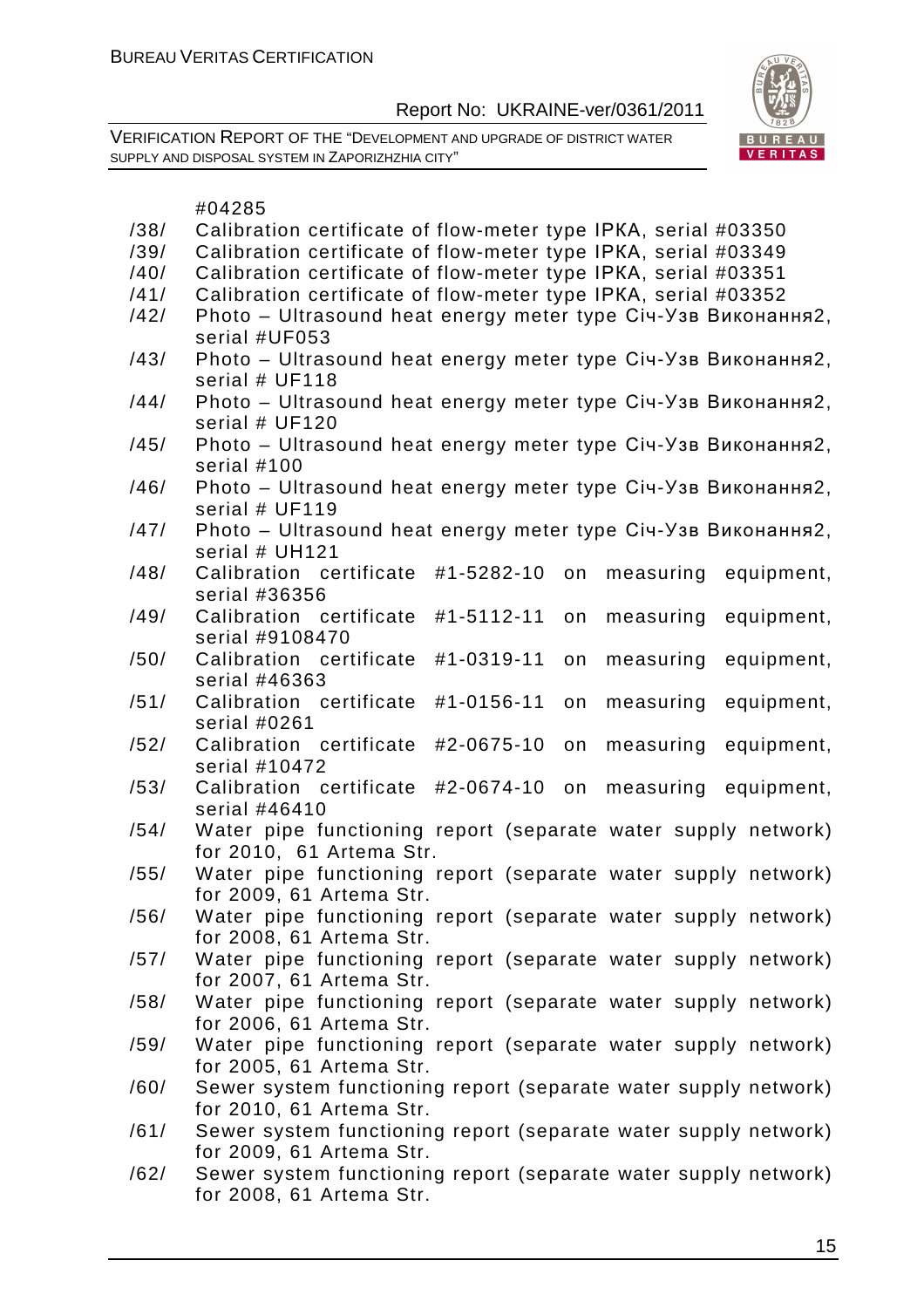

- /63/ Sewer system functioning report (separate water supply network) for 2007, 61 Artema Str.
- /64/ Sewer system functioning report (separate water supply network) for 2006, 61 Artema Str.
- /65/ Sewer system functioning report (separate water supply network) for 2005, 61 Artema Str.
- /66/ Public Utility Company "Vodokanal" journal ARCHIVE «State Acceptance Commission certificate».
- /67/ Statement dated 04/05/2005 of the State working commission on acceptance of the finished by the construction object
- /68/ Annex 1. The list of Statements of the State working commission on acceptance of the suction system after complex testing
- /69/ Annex 2. The list of Statements of the State working commission on acceptance of the suction system after individual testing
- /70/ Order #45 dated 02/03/2005 on State working commission assigning
- /71/ Statement dated 05/10/2004 of the State working commission on acceptance of the finished by the construction building, enterprise, rooms.
- /72/ Statement dated 05/10/2004 of the State working commission on acceptance of the equipment after complex testing
- /73/ Statement dated 05/10/2004 of the State working commission on acceptance of the equipment after individual testing
- /74/ Delivery contract №530/05 dated 24.10.2005
- /75/ Delivery contract №354/08 dated 04.06.2008
- /76/ Organizational structure of Public Utility Company "Vodokanal" administration
- /77/ Protocol #Р-528 of the State working commission
- /78/ Protocol #С-593-1 of the State working commission on labour safety knowledge testing
- /79/ Register of theoretical and practical learning of the group #Р-528
- /80/ Register of practical learning of the group #Р-528
- /81/ Public Utility Company "Vodokanal", the financial report with the report of independent auditors
- /82/ Permit for special water use dated 01.01.2004
- /83/ Permit for special water use dated 01.01.2007
- /84/ Permit for special water use dated 01.01.2008
- /85/ Permit for special water use dated 01.01.2009
- /86/ Permit for special water use dated 01.01.2010
- /87/ Decision №554 «On setting the rate of drinking water consumption in Zaporizhzhia».
- /88/ Register of "stationery sources of pollution and their specifications" form NºPOD - 1
- /89/ Information on water and drainage supply for 2008; 2009; 2010
- /90/ Statement dated 02/02/2010 on supplied water
- /91/ Statement dated 02/03/2010 on supplied water
- /92/ Statement dated 02/04/2010 on supplied water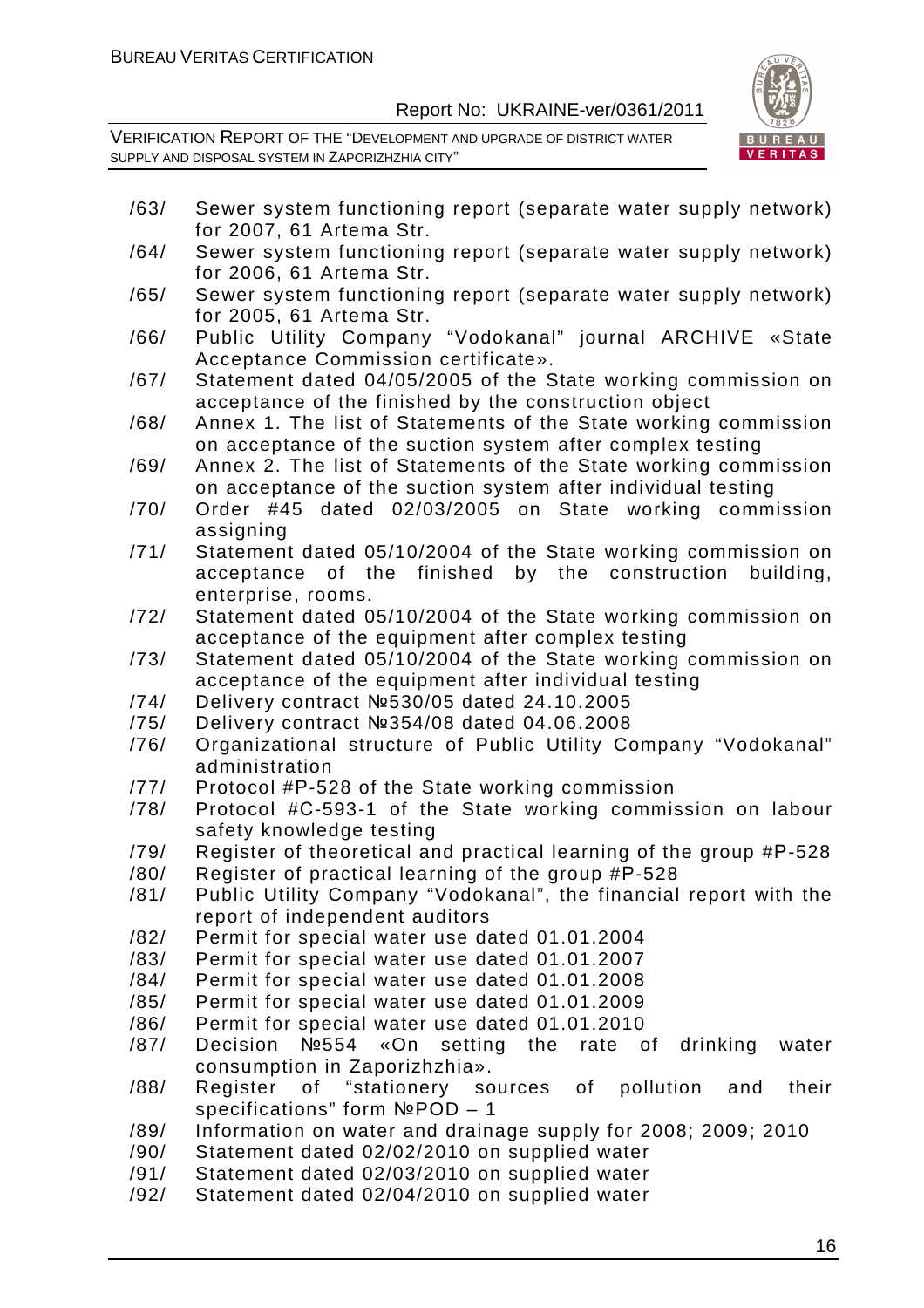VERIFICATION REPORT OF THE "DEVELOPMENT AND UPGRADE OF DISTRICT WATER SUPPLY AND DISPOSAL SYSTEM IN ZAPORIZHZHIA CITY"



/93/ Statement dated 05/05/2010 on supplied water /94/ Statement dated 02/06/2010 on supplied water /95/ Statement dated 02/07/2010 on supplied water /96/ Statement dated 03/09/2010 on supplied water /97/ Statement dated 04/10/2010 on supplied water /98/ Statement dated 02/11/2010 on supplied water /99/ Statement dated 02/12/2010 on supplied water /100/ Statement dated 04/01/2011 on supplied water /101/ List of electricity meters, their type and serial number /102/ Certificate on Alfa A1800 three-phase electricity meter type А1805RAL-4P4G-DW-4, serial #01172364 /103/ Certificate on Alfa A1800 three-phase electricity meter type А1805RAL-4P4G-DW-4, serial #01172392 /104/ Certificate on Alfa A1800 three-phase electricity meter type А1805RAL-4P4G-DW-4, serial #01173769 /105/ Certificate on Alfa A1800 three-phase electricity meter type А1805RAL-4P4G-DW-4, serial #01186844 /106/ Certificate on Alfa A1800 three-phase electricity meter type А1805RAL-4P4G-DW-4, serial #01186872 /107/ Programming (parameters indication) statement on electric power meter type SL 7000 /108/ Programming (parameters indication) statement on electric power meter type SL 7000, serial #30018746 /109/ Attestation certificate dated 10/08/2010 on working place for oxygen monometers calibration #П-02-04-01 /110/ Attestation certificate dated 10/08/2010 on working place for 0- 60кгс/см2 technical monometers calibration #П-02-04-02 /111/ Attestation certificate dated 10/08/2010 on working place for КСМ calibration #П-02-06-02 /112/ Attestation certificate dated 04/03/2009 on working place for water monometers calibration #2-03-09 /113/ 61125-ТСЧ-у.2.234.000 ФО form on heat power and water meter type Січ-Узв /114/ Passport 636128.010 ПС on flow-meter – ultrasound meter type УВР – 011 /115/ Calibration protocol on ultrasound water meter type Січ-Узв, serial #UF132 /116/ Calibration protocol on ultrasound water meter type Січ-Узв, serial # UF131 /117/ Calibration protocol on ultrasound water meter type Січ-Узв, serial # UF130 /118/ Implemented equipment at КНС-1 /119/ Photo - flow-meter – ultrasound meter type УВР – 011. КНС-1 /120/ Photo - Пуск – 1 №7940 КНС-1 /121/ Photo - Пуск – 1 №7941 КНС-1 /122/ Photo – electric power meter, inventory #46115, КНС-1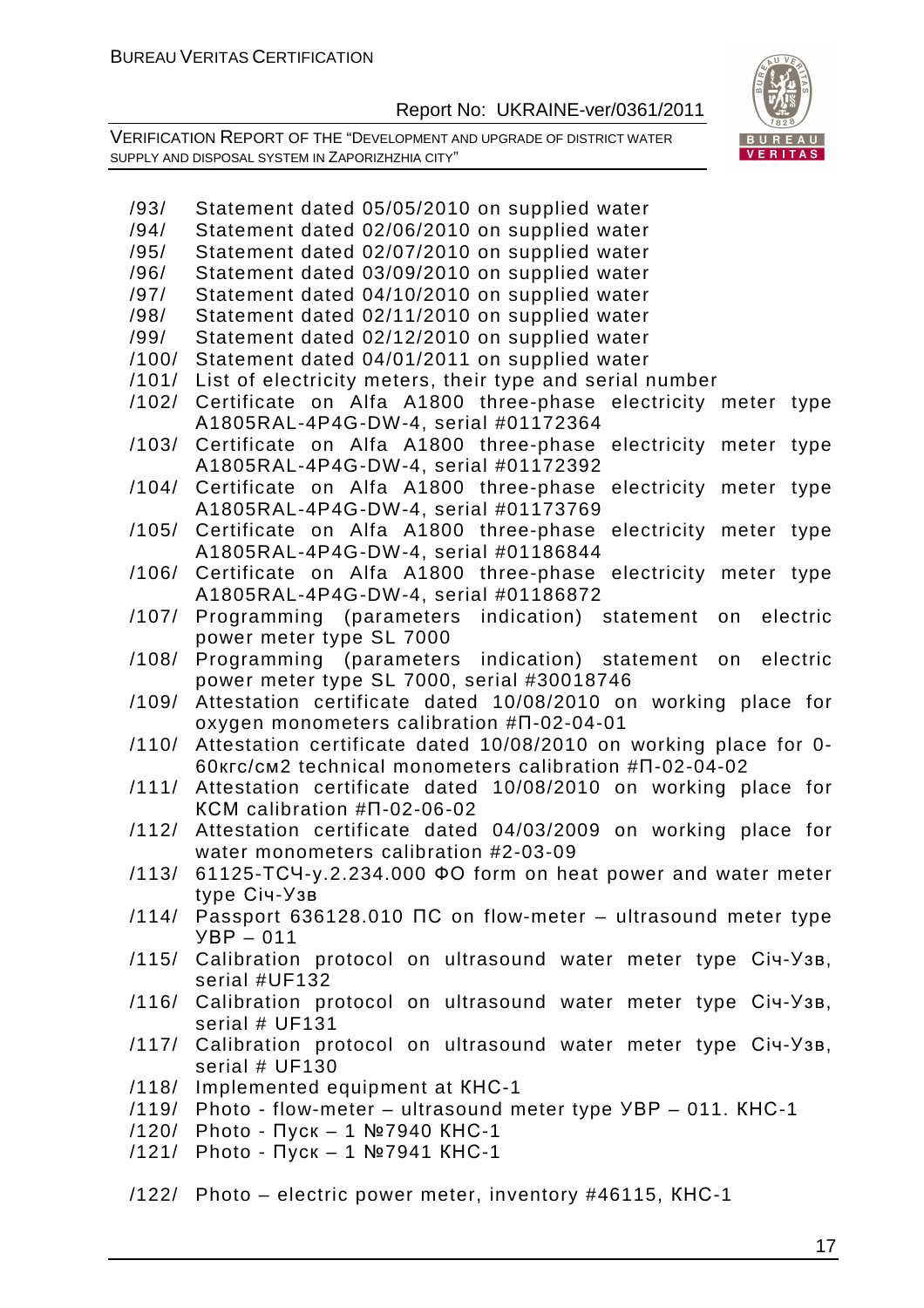VERIFICATION REPORT OF THE "DEVELOPMENT AND UPGRADE OF DISTRICT WATER SUPPLY AND DISPOSAL SYSTEM IN ZAPORIZHZHIA CITY"



- /123/ Photo electric power meter, inventory #46116, КНС-1
- /124/ Logbook on suction systems operation, КНС-1
- /125/ Logbook on flow-meter and electric power meter parameters registration, КНС-1
- /126/ License #529015, Series AB
- /127/ Annex to the License #529015, Series AB
- /128/ Working educational programmes for professional and technical training for working profession. Profession code - 8163.2
- /129/ Working educational programmes for professional and technical training for working profession. Profession code - 7233.2
- /130/ Order #693/ахо dated 06/09/2011
- /131/ Control panel НС П.Кічкас
- /132/ Logbook on parameters registration for Block #1 and Block #2 of DWSP-1
- /133/ Technological logbook DWSP-1
- /134/ Photo DWSP-1 control panel
- /135/ Photo DWSP-1 control panel, Block #1
- /136/ Photo DWSP-1 control panel, Block #2
- /137/ Photo DWSP-1 control board
- /138/ "Vodokanal" MU water supply system control parameters. Central control board.

#### **Persons interviewed:**

List of persons interviewed during the verification or persons that contributed with other information that are not included in the documents listed above.

- /1/ V. Bychykhin director general of "Vodokanal" MU
- /2/ S. Bondarenko deputy chief of safety service of "Vodokanal" MU
- /3/ A. Loik technical director, first deputy director of "Vodokanal" MU
- /4/ M. Kliuiev chief engineer of "Vodokanal" MU
- /5/ Zh. Samoilenko engineer of the chief engineer department "Vodokanal" MU
- /6/ V. Tkachuk deputy director of the technical department "Vodokanal" MU
- /7/ Iu. Bryn chief of the planning economical department "Vodokanal" MU
- /8/ P. Repitun chief of the investment projects realization group of "Vodokanal" MU
- /9/ Iu. Perevoznyi chief of the human resources department of "Vodokanal" MU
- /10/ V. Hulbasov chief of the central automatics and measuring laboratory of "Vodokanal" MU
- /11/ O. Boiko chief of the technological processes automatization and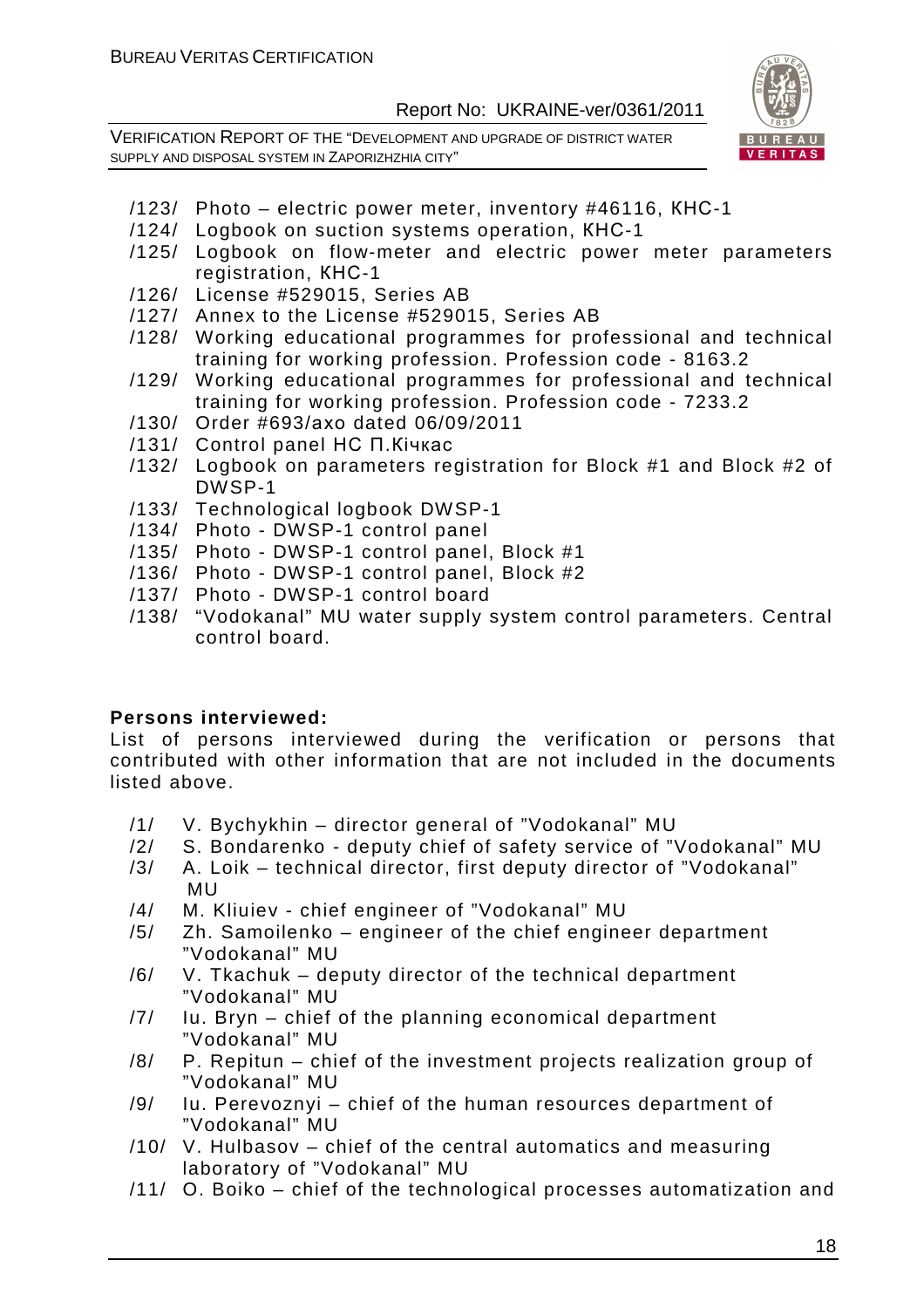VERIFICATION REPORT OF THE "DEVELOPMENT AND UPGRADE OF DISTRICT WATER SUPPLY AND DISPOSAL SYSTEM IN ZAPORIZHZHIA CITY"



communication department of "Vodokanal" MU

- /12/ L. Baskina chief engineer on personnel training of "Vodokanal" MU
- /13/ O. Hrivtsov chief of the production department "Vodokanal" MU
- /14/ K. Bohdan head of the "Vodokanal" MU KNS shops
- /15/ O. Bibik chief engine-driver of the shift KNS #1 at "Vodokanal" MU
- /16/ O. Podalan head of the shop #4 at "Vodokanal" MU
- /17/ L. Zhovnyrenko "Vodokanal" MU suction stations craftsman
- /18/ O. Krutyi head of the "Vodokanal" MU DWSP #1 suction station
- /19/ L. Deikun "Vodokanal" MU DWSP #1 suction unit engine driver
- /20/ I. Bochka head of the "Vodokanal" MU DWSP #1 АСКТП district
- /21/ O. Bardina chief of the business activity legal support department of OJSC "Oblteplocomunenergo"
- /22/ Ia. Bechko economist of the business activity legal support department of OJSC "Oblteplocomunenergo"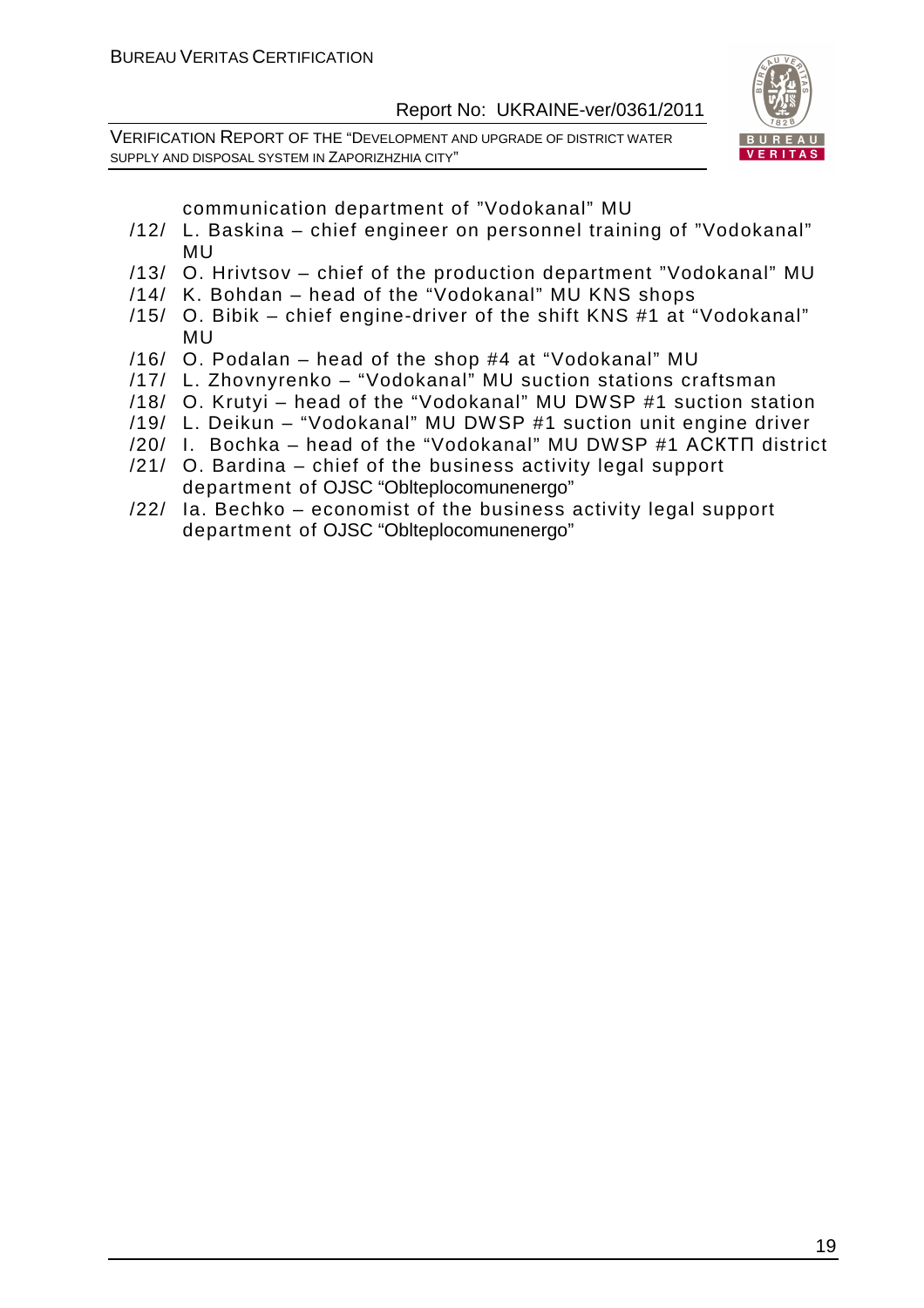



#### APPENDIX A: VERIFICATION PROTOCOL

#### **BUREAU VERITAS CERTIFICATION HOLDING SAS**

**VERIFICATION PROTOCOL** 

|                            |  |  | Table 1. Check list for verification, according to the JOINT IMPLEMENTATION DETERMINATION AND VERIFICATION |  |  |
|----------------------------|--|--|------------------------------------------------------------------------------------------------------------|--|--|
| <b>MANUAL (Version 01)</b> |  |  |                                                                                                            |  |  |

| <b>DVM</b>                    | <b>Check Item</b>                                                                                                                                                                                                                                                                    | Initial finding                                                                                                                                                                                                                                                    | <b>Draft</b>      | <b>Final</b>      |
|-------------------------------|--------------------------------------------------------------------------------------------------------------------------------------------------------------------------------------------------------------------------------------------------------------------------------------|--------------------------------------------------------------------------------------------------------------------------------------------------------------------------------------------------------------------------------------------------------------------|-------------------|-------------------|
| Paragraph                     |                                                                                                                                                                                                                                                                                      |                                                                                                                                                                                                                                                                    | <b>Conclusion</b> | <b>Conclusion</b> |
|                               | <b>Project approvals by Parties involved</b>                                                                                                                                                                                                                                         |                                                                                                                                                                                                                                                                    |                   |                   |
| 90                            | Has the DFPs of at least one Party<br>involved, other than the host Party,<br>issued a written project approval when<br>submitting the first verification report to<br>secretariat for publication in<br>the<br>accordance with paragraph 38 of the JI<br>quidelines, at the latest? | The letters of approval by Estonia have not been<br>issued.<br><b>CAR01.</b><br>The project approvals from Parties involved are absent.                                                                                                                            | <b>CAR01</b>      | Pending           |
| 91                            | Are all the written project approvals by<br>Parties involved unconditional?                                                                                                                                                                                                          | See section 90 and CAR01                                                                                                                                                                                                                                           | See CAR01         | Pending           |
| <b>Project implementation</b> |                                                                                                                                                                                                                                                                                      |                                                                                                                                                                                                                                                                    |                   |                   |
| 92                            | Has the project been implemented in<br>accordance with the PDD regarding<br>which the determination has been<br>deemed final and is so listed on the<br>UNFCCC JI website?                                                                                                           | The project<br>envisages upgrading of<br>pumping<br>equipment - 14 pc., installation of about 90 new<br>pumping units, replacement of water supply and<br>disposal lines - 11 km, installation of a new<br>measurement instruments cluster – 114 pc., installation | <b>OK</b>         | OK                |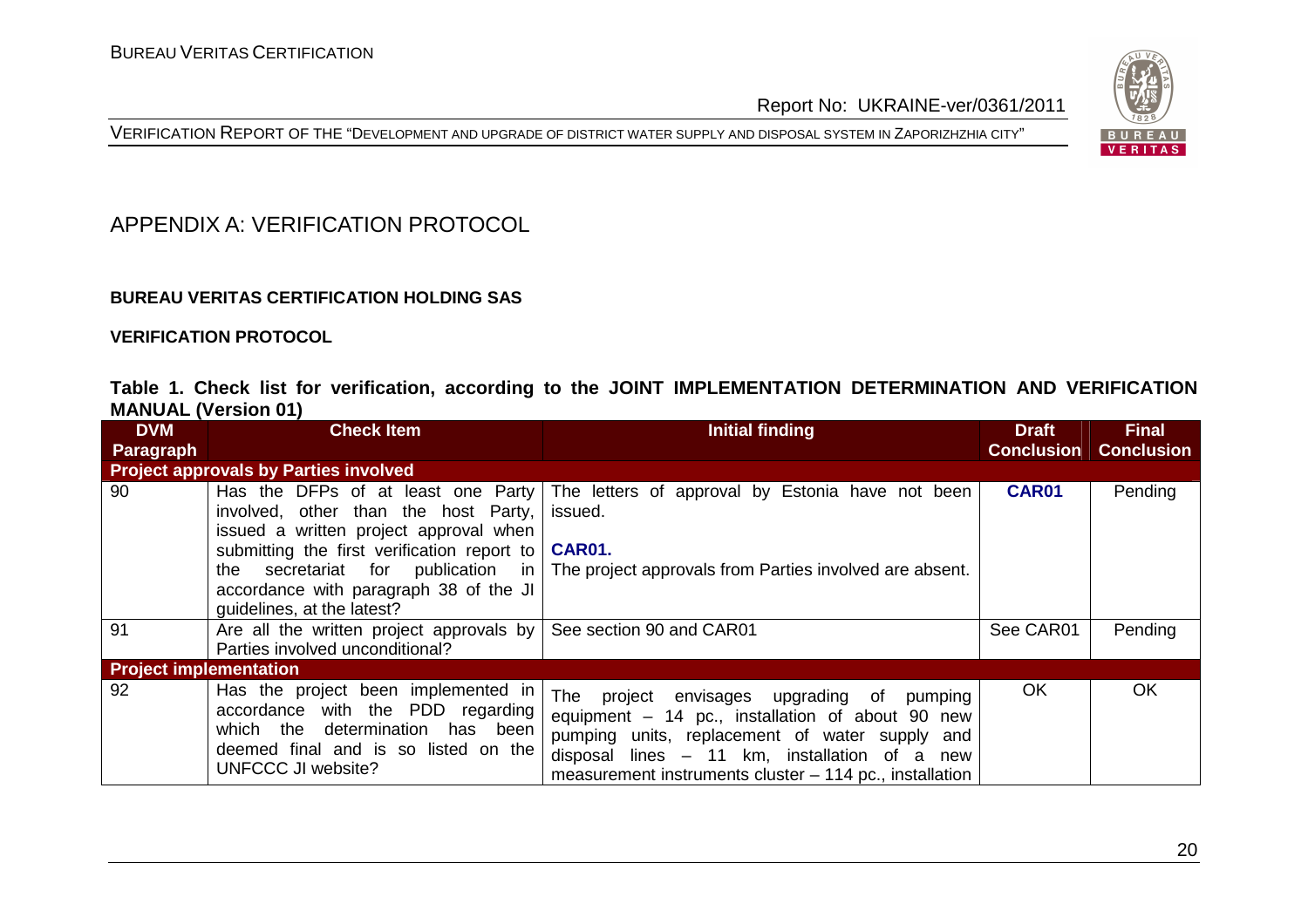

| <b>DVM</b> | <b>Check Item</b>                                                                                                                                                                                                                                                                                                                                                   | <b>Initial finding</b>                                                                                                                                                                                                                                                                                                                                             | <b>Draft</b>      | <b>Final</b>      |
|------------|---------------------------------------------------------------------------------------------------------------------------------------------------------------------------------------------------------------------------------------------------------------------------------------------------------------------------------------------------------------------|--------------------------------------------------------------------------------------------------------------------------------------------------------------------------------------------------------------------------------------------------------------------------------------------------------------------------------------------------------------------|-------------------|-------------------|
| Paragraph  |                                                                                                                                                                                                                                                                                                                                                                     |                                                                                                                                                                                                                                                                                                                                                                    | <b>Conclusion</b> | <b>Conclusion</b> |
|            |                                                                                                                                                                                                                                                                                                                                                                     | of frequency controllers - 18 pc., other energy-saving<br>activities.                                                                                                                                                                                                                                                                                              |                   |                   |
|            |                                                                                                                                                                                                                                                                                                                                                                     | The modernization activities at "Vodokanal" MU has<br>been implemented in accordance with the PDD<br>regarding which the determination has been deemed<br>final.                                                                                                                                                                                                   |                   |                   |
| 93         | What is the status of operation of the<br>project during the monitoring period?                                                                                                                                                                                                                                                                                     | Pumping equipment upgrade, replacement of water<br>supply and water disposal networks, installation of new<br>meters group, installation of new meters group, and<br>introduction of frequency regulators and optimization of<br>water pumping processes were implemented according<br>to the table 2 "Project progress status" provided in the<br>PDD version 02. | <b>OK</b>         | <b>OK</b>         |
|            | <b>Compliance with monitoring plan</b>                                                                                                                                                                                                                                                                                                                              |                                                                                                                                                                                                                                                                                                                                                                    |                   |                   |
| 94         | Did the monitoring occur in accordance<br>with the monitoring plan included in the<br>PDD regarding which the determination<br>has been deemed final and is so listed on<br>the UNFCCC JI website?                                                                                                                                                                  | The monitoring occurred in accordance with the<br>monitoring plan included in the PDD regarding which<br>the determination has been deemed final and is so<br>listed on the UNFCCC JI website.                                                                                                                                                                     | <b>OK</b>         | OK                |
| 95(a)      | For calculating the emission reductions or<br>enhancements of net removals, were key<br>factors, e.g. those listed in 23 (b) (i)-(vii)<br>above, influencing the baseline emissions<br>or net removals and the activity level of<br>the project and the emissions or removals<br>as well as risks associated with the<br>taken<br>into<br>project<br>account,<br>as | Key factors, influencing the baseline emissions and the<br>activity level of the project and the emissions as well as<br>risks associated with the project were taken into<br>account for calculating the emission reductions.                                                                                                                                     | <b>OK</b>         | <b>OK</b>         |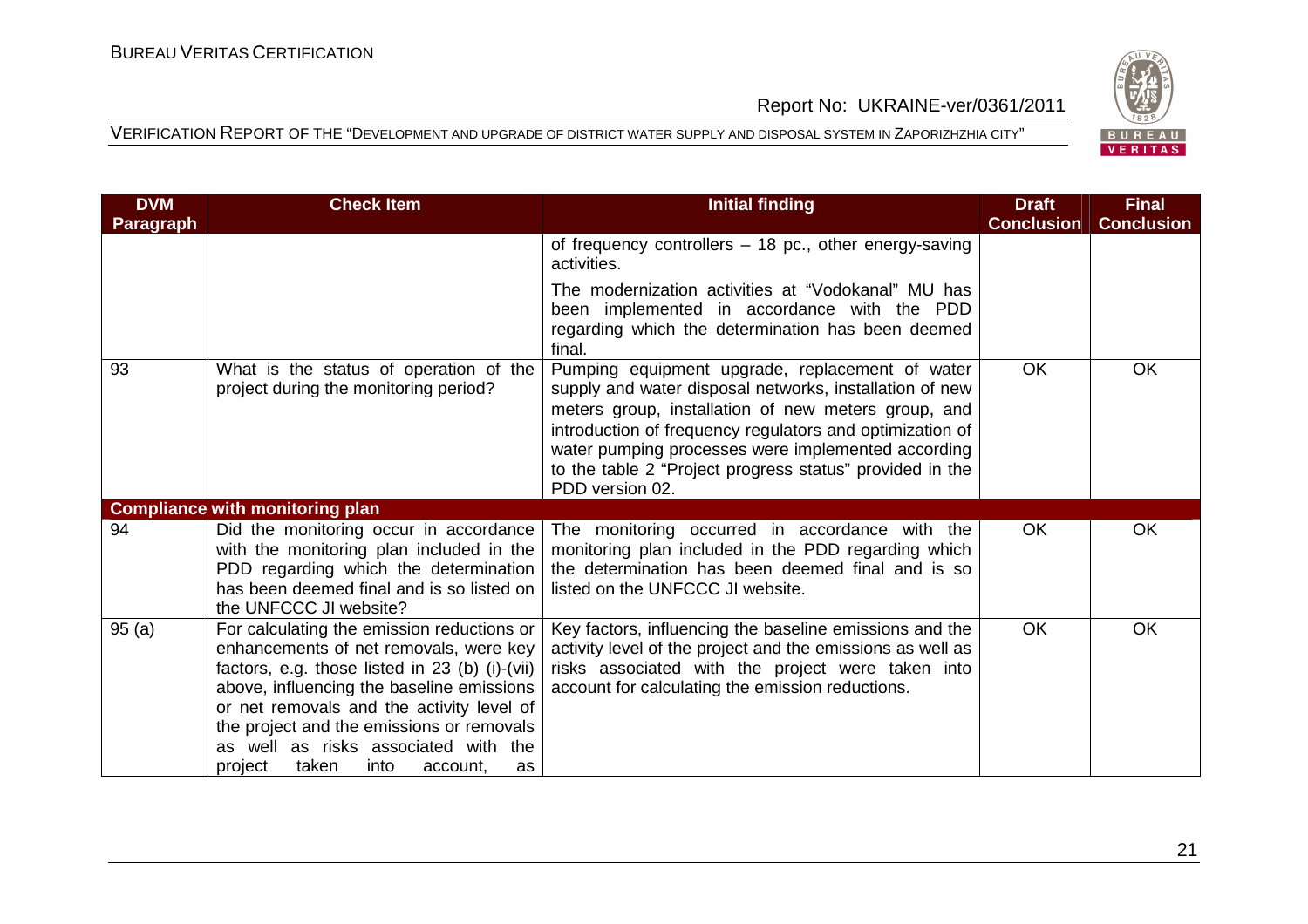

| <b>DVM</b>       | <b>Check Item</b>                                                                                                                                                                                                                                                 | <b>Initial finding</b>                                                                                                                                                                                                                                                                                                                                                                                                                                                               | <b>Draft</b>      | <b>Final</b>      |
|------------------|-------------------------------------------------------------------------------------------------------------------------------------------------------------------------------------------------------------------------------------------------------------------|--------------------------------------------------------------------------------------------------------------------------------------------------------------------------------------------------------------------------------------------------------------------------------------------------------------------------------------------------------------------------------------------------------------------------------------------------------------------------------------|-------------------|-------------------|
| <b>Paragraph</b> |                                                                                                                                                                                                                                                                   |                                                                                                                                                                                                                                                                                                                                                                                                                                                                                      | <b>Conclusion</b> | <b>Conclusion</b> |
|                  | appropriate?                                                                                                                                                                                                                                                      |                                                                                                                                                                                                                                                                                                                                                                                                                                                                                      |                   |                   |
| 95(b)            | Are data sources used for calculating<br>emission reductions or enhancements of<br>net removals clearly identified, reliable<br>and transparent?                                                                                                                  | All the data sources used for calculating emission<br>reductions are clearly identified, reliable<br>and<br>transparent.                                                                                                                                                                                                                                                                                                                                                             | OK.               | OK                |
| 95(c)            | Are emission factors, including default<br>emission factors, if used for calculating<br>the emission reductions or enhancements<br>of net removals, selected by carefully<br>balancing accuracy and reasonableness,<br>and appropriately justified of the choice? | Emission factors, including default emission factors<br>used for calculating the emission reductions are<br>by carefully balancing<br>selected<br>accuracy<br>and<br>reasonableness, and appropriately justified of the<br>choice.                                                                                                                                                                                                                                                   | <b>OK</b>         | OK                |
| 95(d)            | Is the calculation of emission reductions<br>or enhancements of net removals based<br>on conservative assumptions and the<br>most plausible scenarios in a transparent<br>manner?                                                                                 | The performed calculation of emission reductions is<br>based on conservative assumptions and the most<br>plausible scenarios in a transparent manner.<br><b>CAR02</b><br>MR provides references on Annexes 1 and 2. However<br>only Annex 1 is presented in the document, also there<br>is a reference to the Annex 4. Please indicate in MR<br>that the Annex 2 is a separate document presented as<br>supplementary in electronic form and also explain what<br>Annex 4 is (p. 6). | <b>CAR 02</b>     | <b>OK</b>         |
|                  | Applicable to JI SSC projects only                                                                                                                                                                                                                                |                                                                                                                                                                                                                                                                                                                                                                                                                                                                                      |                   |                   |
| 96               | Is the relevant threshold to be classified<br>as JI SSC project not exceeded during<br>the monitoring period on an annual<br>average basis?<br>If the threshold is exceeded, is the                                                                               | N/a                                                                                                                                                                                                                                                                                                                                                                                                                                                                                  | N/a               | N/a               |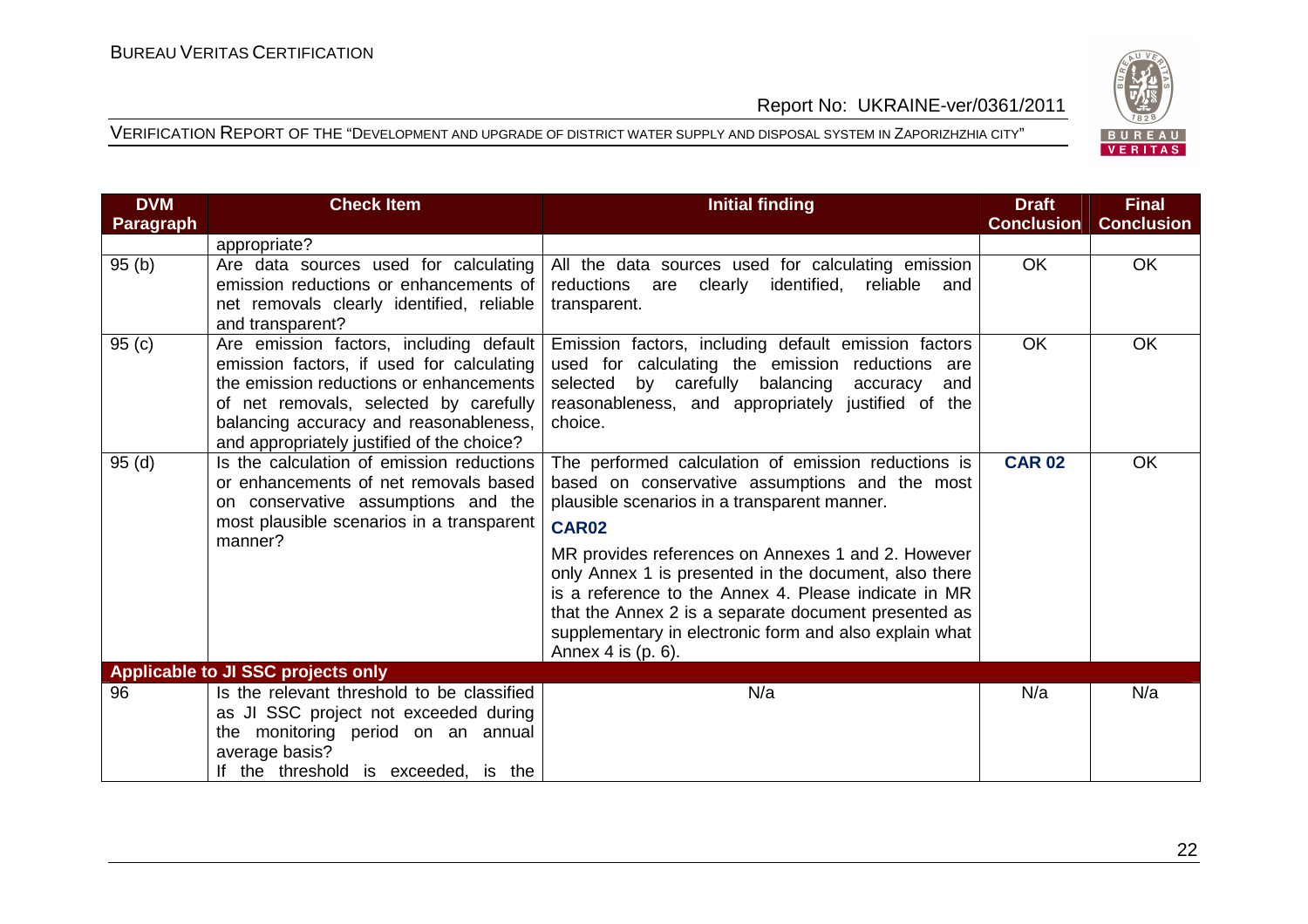

| <b>DVM</b>       | <b>Check Item</b>                                                                | <b>Initial finding</b> | <b>Draft</b>      | <b>Final</b>      |
|------------------|----------------------------------------------------------------------------------|------------------------|-------------------|-------------------|
| <b>Paragraph</b> |                                                                                  |                        | <b>Conclusion</b> | <b>Conclusion</b> |
|                  | emission<br>reduction<br>maximum<br>level                                        |                        |                   |                   |
|                  | estimated in the PDD for the JI SSC                                              |                        |                   |                   |
|                  | project or the bundle for the monitoring                                         |                        |                   |                   |
|                  | period determined?                                                               |                        |                   |                   |
|                  | Applicable to bundled JI SSC projects only                                       |                        |                   |                   |
| 97(a)            | Has the composition of the bundle not                                            | N/a                    | N/a               | N/a               |
|                  | changed from that is stated in F-JI-                                             |                        |                   |                   |
|                  | SSCBUNDLE?                                                                       |                        |                   |                   |
| 97(b)            | If the determination was conducted on the                                        | N/a                    | N/a               | N/a               |
|                  | basis of an overall monitoring plan, have                                        |                        |                   |                   |
|                  | the project participants submitted a                                             |                        |                   |                   |
| 98               | common monitoring report?                                                        | N/a                    | N/a               | N/a               |
|                  | If the monitoring is based on a monitoring<br>plan that provides for overlapping |                        |                   |                   |
|                  | monitoring periods, are the monitoring                                           |                        |                   |                   |
|                  | periods per component of the project                                             |                        |                   |                   |
|                  | clearly specified in the monitoring report?                                      |                        |                   |                   |
|                  | Do the monitoring periods not overlap                                            |                        |                   |                   |
|                  | with those for which verifications were                                          |                        |                   |                   |
|                  | already deemed final in the past?                                                |                        |                   |                   |
|                  | <b>Revision of monitoring plan</b>                                               |                        |                   |                   |
|                  | Applicable only if monitoring plan is revised by project participant             |                        |                   |                   |
| 99(a)            | Did the project participants provide an                                          | N/a                    | N/a               | OK                |
|                  | appropriate justification for the proposed                                       |                        |                   |                   |
|                  | revision?                                                                        |                        |                   |                   |
| 99(b)            | Does the proposed revision improve the                                           | N/a                    | N/a               | N/a               |
|                  | and/or<br>applicability<br>of<br>accuracy                                        |                        |                   |                   |
|                  | information collected compared to the                                            |                        |                   |                   |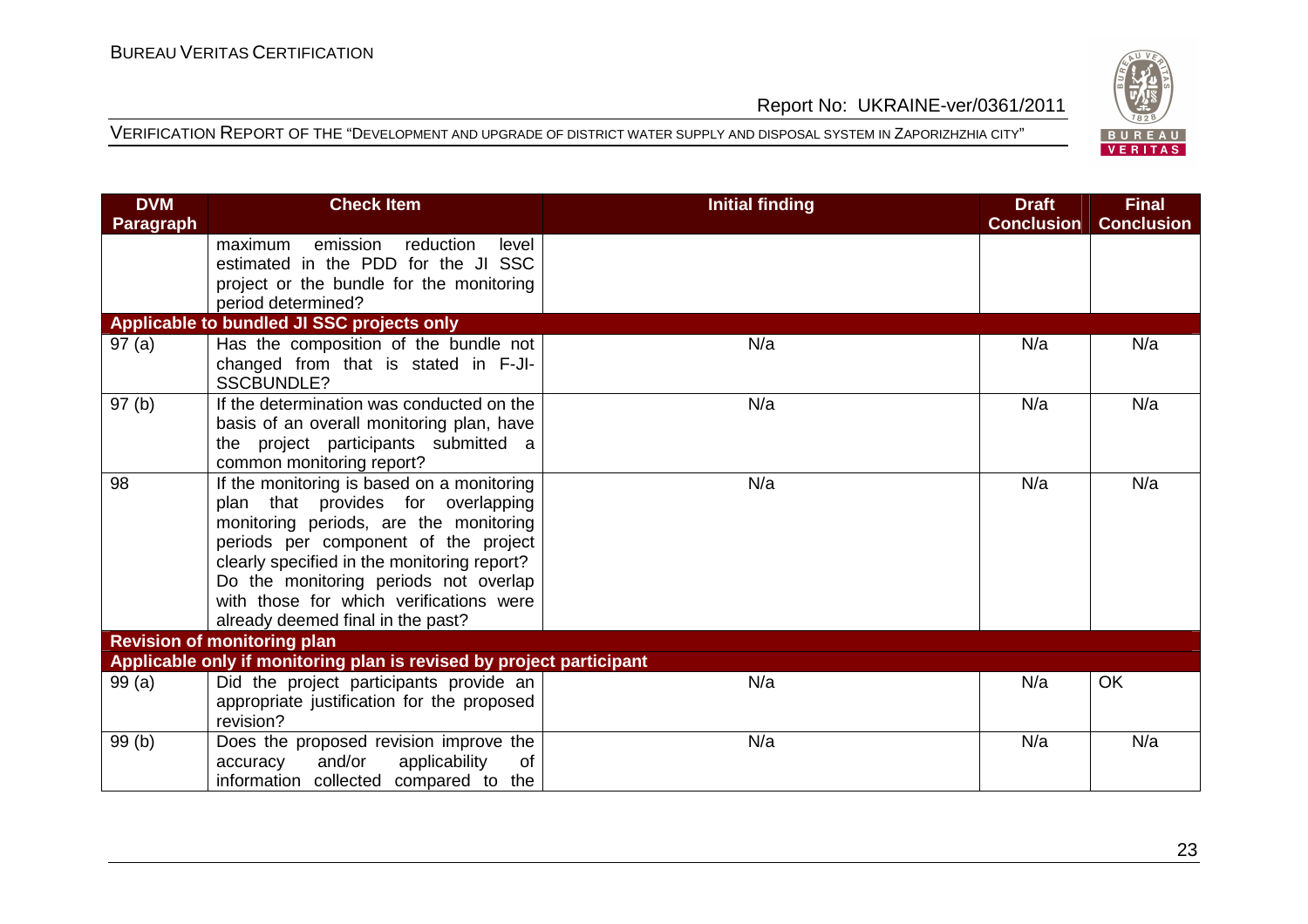

| <b>DVM</b>             | <b>Check Item</b>                                                                                                                                                                   | <b>Initial finding</b>                                                                                                                                                                                                                                                                                                                             | <b>Draft</b>                                    | <b>Final</b>                 |
|------------------------|-------------------------------------------------------------------------------------------------------------------------------------------------------------------------------------|----------------------------------------------------------------------------------------------------------------------------------------------------------------------------------------------------------------------------------------------------------------------------------------------------------------------------------------------------|-------------------------------------------------|------------------------------|
| <b>Paragraph</b>       |                                                                                                                                                                                     |                                                                                                                                                                                                                                                                                                                                                    | <b>Conclusion</b>                               | <b>Conclusion</b>            |
|                        | original monitoring plan without changing                                                                                                                                           |                                                                                                                                                                                                                                                                                                                                                    |                                                 |                              |
|                        | conformity with the relevant rules and<br>regulations for the establishment of                                                                                                      |                                                                                                                                                                                                                                                                                                                                                    |                                                 |                              |
|                        | monitoring plans?                                                                                                                                                                   |                                                                                                                                                                                                                                                                                                                                                    |                                                 |                              |
| <b>Data management</b> |                                                                                                                                                                                     |                                                                                                                                                                                                                                                                                                                                                    |                                                 |                              |
| 101 $(a)$              | Is the implementation of data collection<br>procedures in accordance with the<br>monitoring plan,<br>including the quality<br>control<br>quality<br>and<br>assurance<br>procedures? | The implementation of data collection procedures is in<br>accordance with the monitoring plan, including the<br>quality control and quality assurance procedures. The<br>verification team confirms effectiveness of the existing<br>management and operational systems and found them<br>eligible for reliable project monitoring.<br><b>CL01</b> | <b>CL01</b>                                     | <b>OK</b>                    |
|                        |                                                                                                                                                                                     |                                                                                                                                                                                                                                                                                                                                                    |                                                 |                              |
|                        |                                                                                                                                                                                     | Please, submit the documents confirming the internal<br>audits at "Vodokanal" MU, that were indicated in<br>Section C.3. of MR.                                                                                                                                                                                                                    |                                                 |                              |
| 101(b)                 | function<br>the<br>of<br>the<br>monitoring<br>ls.<br>equipment, including its calibration status,<br>in order?                                                                      | The function of the monitoring equipment, including its<br>calibration status, is in order.                                                                                                                                                                                                                                                        | <b>CAR 03</b><br><b>CAR 04</b><br><b>CAR 05</b> | <b>OK</b><br><b>OK</b><br>OK |
|                        |                                                                                                                                                                                     | <b>CAR 03</b><br>The ordinal number is absent in the table "for<br>transported water amount, pumped sewage" at MR<br>p.11. Please provide the number or adjoin this table to<br>the table 5.                                                                                                                                                       |                                                 |                              |
|                        |                                                                                                                                                                                     | <b>CAR 04</b>                                                                                                                                                                                                                                                                                                                                      |                                                 |                              |
|                        |                                                                                                                                                                                     | Please delete table 6 and adjoin the column with<br>accuracy parameters to the table 7. Make appropriate                                                                                                                                                                                                                                           |                                                 |                              |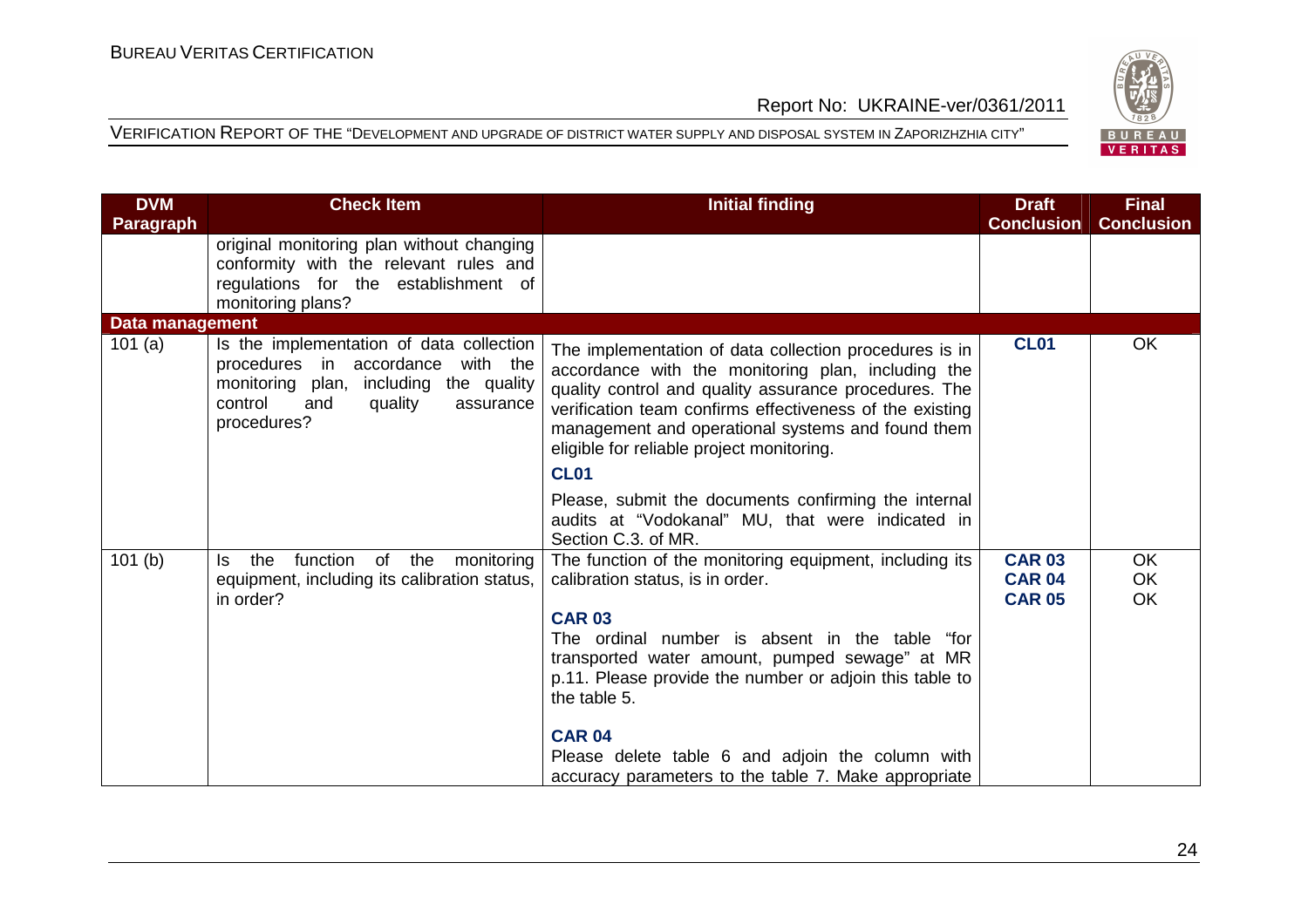

| <b>DVM</b> | <b>Check Item</b>                                                                                                                                     | <b>Initial finding</b>                                                                                                                                                                                                      | <b>Draft</b>      | <b>Final</b>      |
|------------|-------------------------------------------------------------------------------------------------------------------------------------------------------|-----------------------------------------------------------------------------------------------------------------------------------------------------------------------------------------------------------------------------|-------------------|-------------------|
| Paragraph  |                                                                                                                                                       |                                                                                                                                                                                                                             | <b>Conclusion</b> | <b>Conclusion</b> |
|            |                                                                                                                                                       | corrections.                                                                                                                                                                                                                |                   |                   |
|            |                                                                                                                                                       | <b>CAR 05</b><br>The data on last and next calibration date are absent in<br>the table 7 "Types of water flow and electrical meters,<br>their<br>calibration<br>Please<br>frequency".<br>make<br>corresponding corrections. |                   |                   |
| 101 (c)    | Are the evidence and records used for<br>the monitoring maintained in a traceable<br>manner?                                                          | The evidence and records used for the monitoring are<br>kept in the archive of "Vodokanal" MU and are<br>maintained in a traceable manner.                                                                                  | <b>OK</b>         | <b>OK</b>         |
| $101$ (d)  | Is the data collection and management<br>system for the project in accordance with<br>the monitoring plan?                                            | The data collection and management system for the<br>project is in accordance with the monitoring plan.<br><b>CL 02</b>                                                                                                     | <b>CL 02</b>      | <b>OK</b><br>OK   |
|            |                                                                                                                                                       | Please provide the schedule of personnel training on<br>labour safety for the monitoring period.                                                                                                                            |                   |                   |
|            | Verification regarding programs of activities (additional elements for assessment)                                                                    |                                                                                                                                                                                                                             |                   |                   |
| 102        | Is any JPA that has not been added to<br>the JI PoA not verified?                                                                                     | N/a                                                                                                                                                                                                                         | N/a               | N/a               |
| 103        | Is the verification based on the monitoring<br>reports of all JPAs to be verified?                                                                    | N/a                                                                                                                                                                                                                         | N/a               | N/a               |
| 103        | Does the verification ensure the accuracy<br>and conservativeness of the emission<br>reductions or enhancements of removals<br>generated by each JPA? | N/a                                                                                                                                                                                                                         | N/a               | N/a               |
| 104        | Does the monitoring period not overlap<br>with previous monitoring periods?                                                                           | N/a                                                                                                                                                                                                                         | N/a               | N/a               |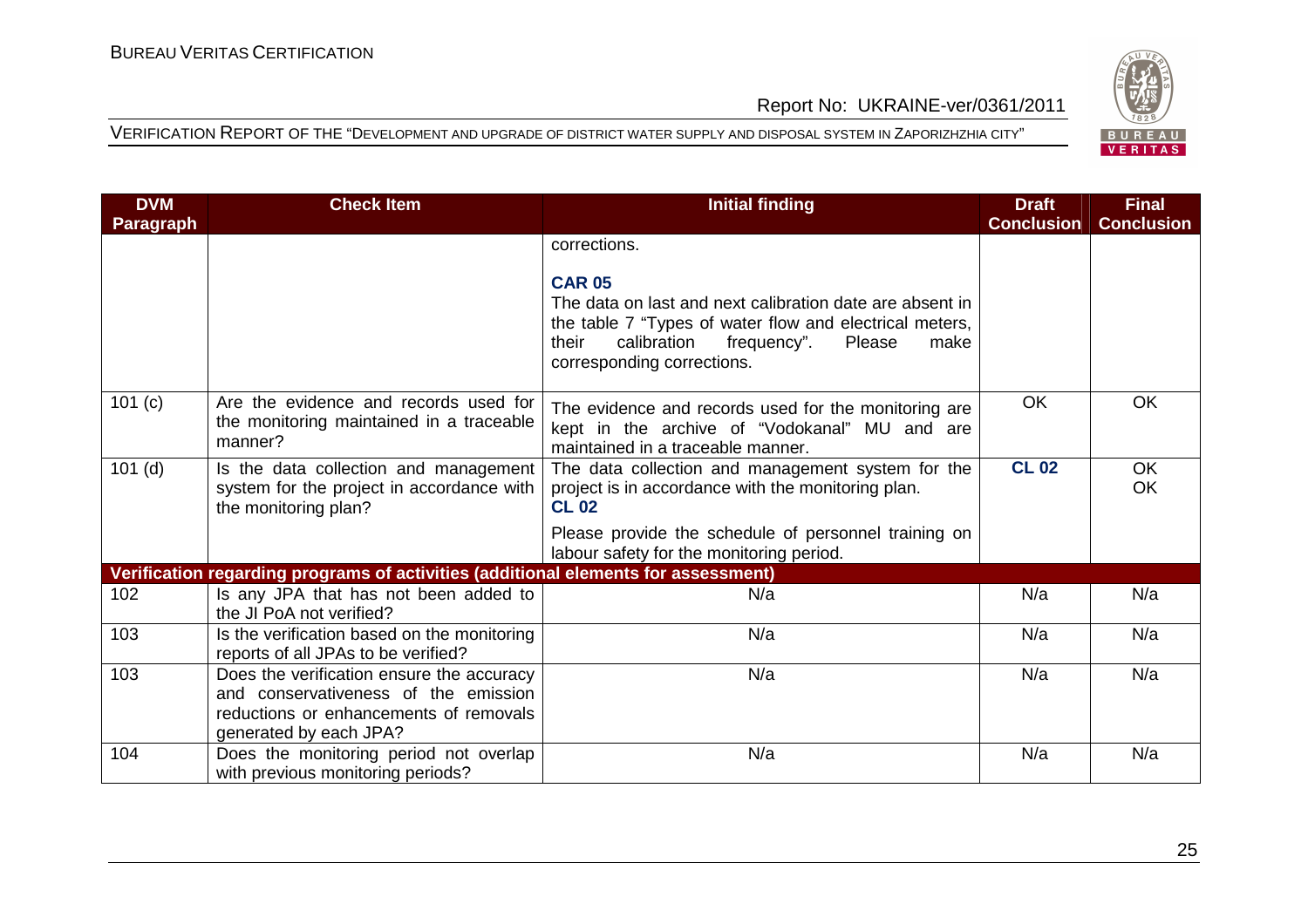

| <b>DVM</b>       | <b>Check Item</b>                                                                                                                                                                                                                                                                                                                                                                                                                                                                         | <b>Initial finding</b> | <b>Draft</b>      | <b>Final</b>      |
|------------------|-------------------------------------------------------------------------------------------------------------------------------------------------------------------------------------------------------------------------------------------------------------------------------------------------------------------------------------------------------------------------------------------------------------------------------------------------------------------------------------------|------------------------|-------------------|-------------------|
| <b>Paragraph</b> |                                                                                                                                                                                                                                                                                                                                                                                                                                                                                           |                        | <b>Conclusion</b> | <b>Conclusion</b> |
| 105              | If the AIE learns of an erroneously                                                                                                                                                                                                                                                                                                                                                                                                                                                       | N/a                    | N/a               | N/a               |
|                  | included JPA, has the AIE informed the                                                                                                                                                                                                                                                                                                                                                                                                                                                    |                        |                   |                   |
|                  | JISC of its findings in writing?                                                                                                                                                                                                                                                                                                                                                                                                                                                          |                        |                   |                   |
|                  | Applicable to sample-based approach only                                                                                                                                                                                                                                                                                                                                                                                                                                                  |                        |                   |                   |
| 106              | Does the sampling plan prepared by the<br>$AIE$ :<br>(a) Describe its sample selection, taking<br>into account that:<br>(i) For each verification that uses a<br>sample-based approach, the sample<br>selection<br>shall<br>be<br>sufficiently<br>representative of the JPAs in the JI PoA<br>such extrapolation to all JPAs identified<br>for that verification is reasonable, taking<br>into account differences among the<br>characteristics of JPAs, such as:<br>- The types of JPAs; | N/a                    | N/a               | N/a               |
|                  | - The complexity of the applicable<br>technologies and/or measures used;<br>- The geographical location of each<br>JPA:<br>- The amounts of expected emission<br>reductions of the JPAs being verified;<br>- The number of JPAs for which<br>emission reductions are being verified;<br>- The length of monitoring periods of<br>the JPAs being verified; and<br>The samples selected for prior                                                                                           |                        |                   |                   |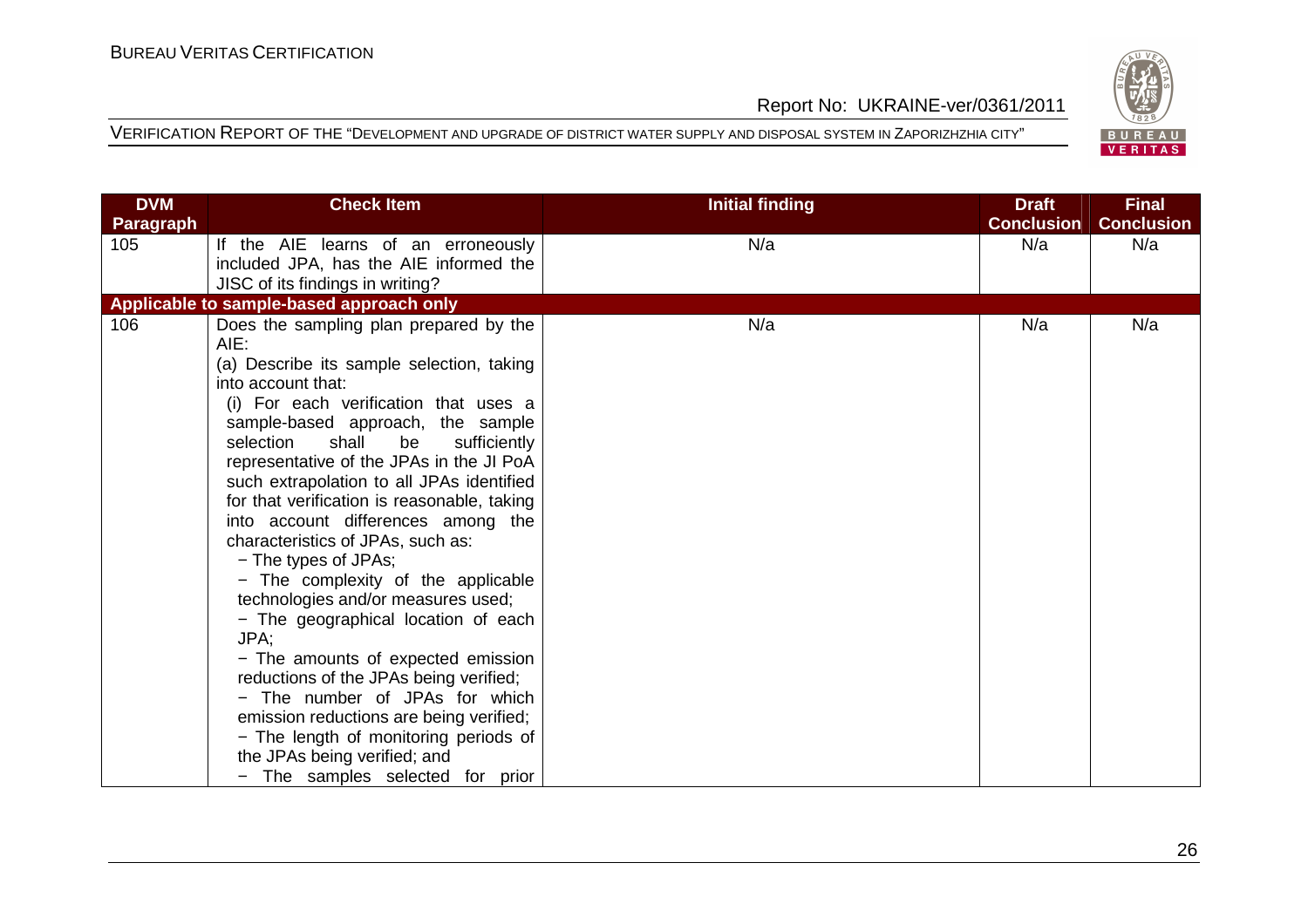

| <b>DVM</b> | <b>Check Item</b>                                                                                                                                                                                                                                                                                                                                                               | Initial finding | <b>Draft</b>      | <b>Final</b>      |
|------------|---------------------------------------------------------------------------------------------------------------------------------------------------------------------------------------------------------------------------------------------------------------------------------------------------------------------------------------------------------------------------------|-----------------|-------------------|-------------------|
| Paragraph  |                                                                                                                                                                                                                                                                                                                                                                                 |                 | <b>Conclusion</b> | <b>Conclusion</b> |
|            | verifications, if any?                                                                                                                                                                                                                                                                                                                                                          |                 |                   |                   |
| 107        | Is the sampling plan ready for publication<br>through the secretariat along with the<br>verification report and supporting<br>documentation?                                                                                                                                                                                                                                    | N/a             | N/a               | N/a               |
| 108        | Has the AIE made site inspections of at<br>least the square root of the number of<br>total JPAs, rounded to the upper whole<br>number? If the AIE makes no site<br>inspections or fewer site inspections than<br>the square root of the number of total<br>JPAs, rounded to the upper whole<br>number, then does the AIE provide a<br>reasonable explanation and justification? | N/a             | N/a               | N/a               |
| 109        | Is the sampling plan available for<br>submission to the secretariat for the<br>JISC.s ex ante assessment? (Optional)                                                                                                                                                                                                                                                            | N/a             | N/a               | N/a               |
| 110        | If the AIE learns of a fraudulently included<br>JPA, a fraudulently monitored JPA or an<br>inflated number of emission reductions<br>claimed in a JI PoA, has the AIE informed<br>the JISC of the fraud in writing?                                                                                                                                                             | N/a             | N/a               | N/a               |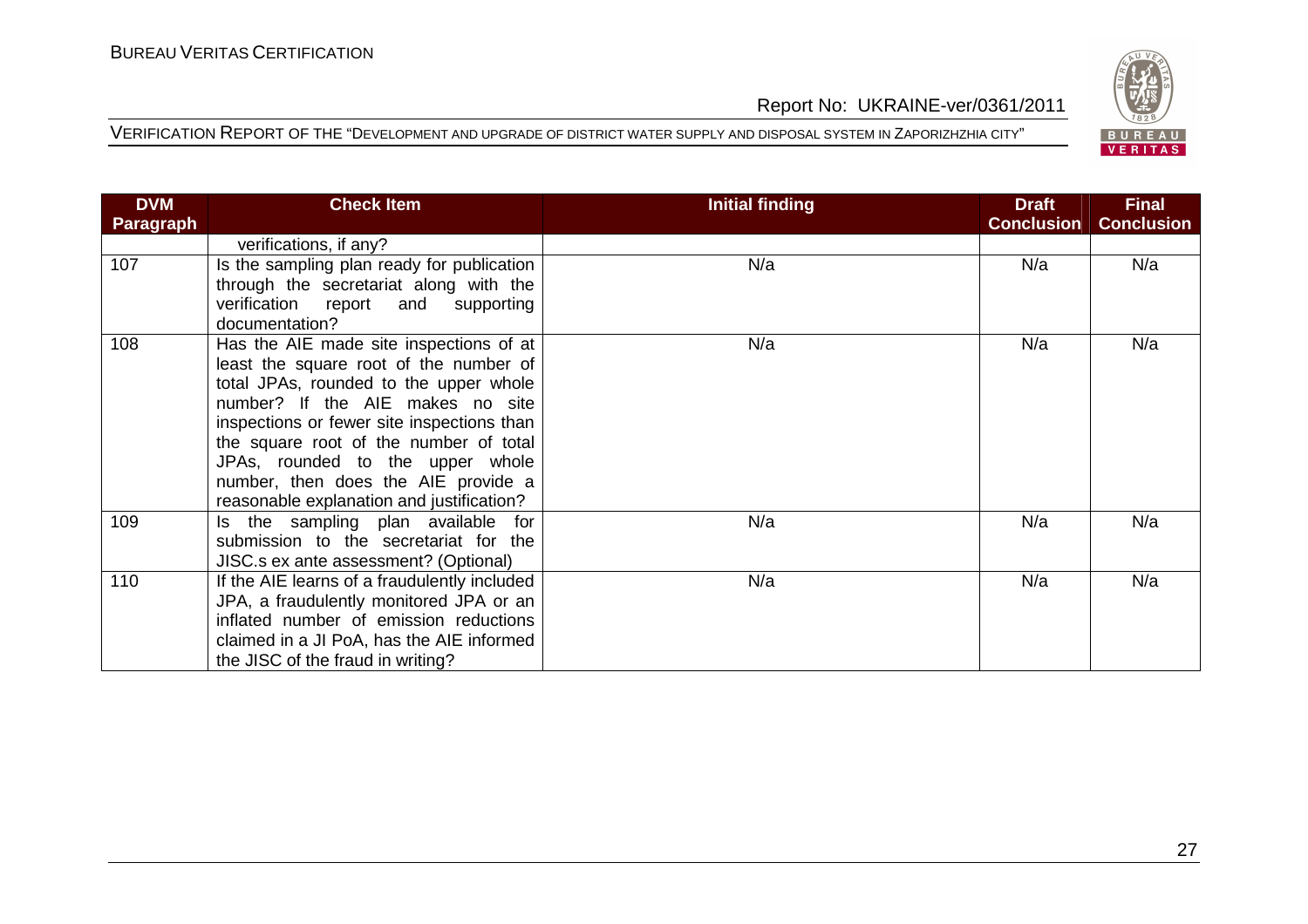VERIFICATION REPORT OF THE "DEVELOPMENT AND UPGRADE OF DISTRICT WATER SUPPLY AND DISPOSAL SYSTEM IN ZAPORIZHZHIA CITY"



#### **Table 2 Resolution of Corrective Action and Clarification Requests**

| Draft report clarifications and corrective<br>action requests by verification team                                                                                                                                                                                                                                             | Ref.<br>to<br>checklist<br>question in<br>table 1 | Summary of project participant<br>response                                                                                                                                                                                                                             | <b>Verification team conclusion</b> |
|--------------------------------------------------------------------------------------------------------------------------------------------------------------------------------------------------------------------------------------------------------------------------------------------------------------------------------|---------------------------------------------------|------------------------------------------------------------------------------------------------------------------------------------------------------------------------------------------------------------------------------------------------------------------------|-------------------------------------|
| <b>CAR01</b><br>The project approvals from Parties involved are<br>absent.                                                                                                                                                                                                                                                     | 90                                                | The Letter of Approval from another<br>Party is expected.                                                                                                                                                                                                              | Pending                             |
| <b>CAR02</b><br>MR provides references on Annexes 1 and 2.<br>However only Annex 1 is presented in the<br>document, also there is a reference to the Annex<br>4. Please indicate in MR that the Annex 2 is a<br>separate document presented as supplementary<br>in electronic form and also explain what Annex 4<br>is (p. 6). | 95(d)                                             | The Annex 2 is a separate document<br>presented as supplementary in<br>electronic form to the MR version 02<br>dated 23/09/2010. The Annex 4 to<br>MR is absent. This was a misspelling.<br>Instead of the Annex 4, the Annex 2<br>was indicated in the MR version 02. | <b>OK</b>                           |
| <b>CL01</b><br>Please, submit the documents confirming the<br>internal audits at "Vodokanal" MU, that were<br>indicated in Section C.3. of MR.                                                                                                                                                                                 | 101(a)                                            | The documents confirming the<br>internal audits at "Vodokanal" MU<br>were presented in MR.                                                                                                                                                                             | <b>OK</b>                           |
| <b>CAR 03</b><br>The ordinal number is absent in the table "for<br>transported water amount, pumped sewage" at<br>MR p.11. Please provide the number or adjoin<br>this table to the table 5.                                                                                                                                   | 101(b)                                            | The table "for transported water<br>amount, pumped sewage" at MR p.11<br>was adjoined to the table 5.                                                                                                                                                                  | <b>OK</b>                           |